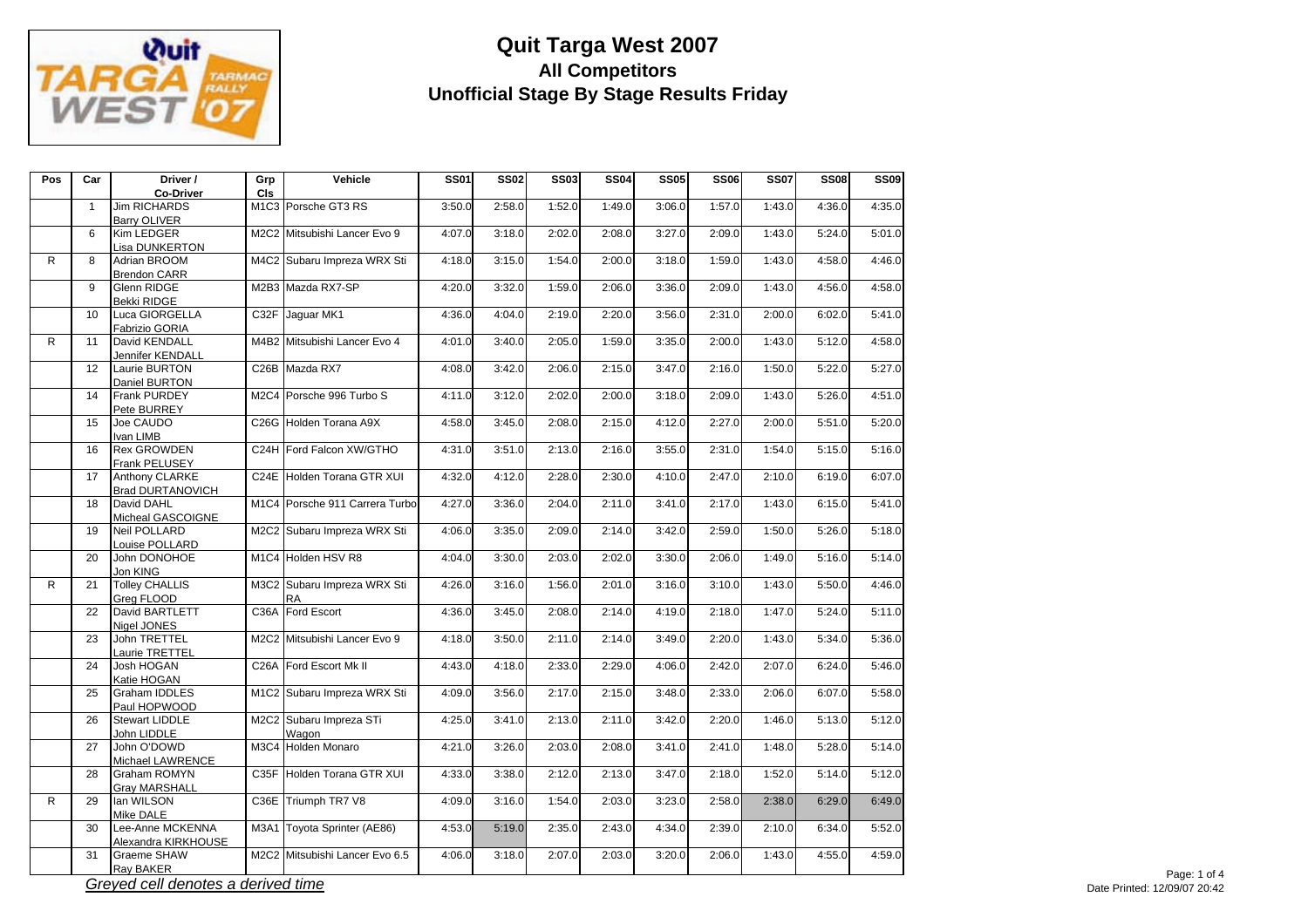

| Pos          | Car             | Driver /<br><b>Co-Driver</b>                | Grp<br>CIs | Vehicle                                   | <b>SS01</b> | <b>SS02</b> | <b>SS03</b> | <b>SS04</b> | <b>SS05</b> | <b>SS06</b> | <b>SS07</b> | <b>SS08</b> | <b>SS09</b> |
|--------------|-----------------|---------------------------------------------|------------|-------------------------------------------|-------------|-------------|-------------|-------------|-------------|-------------|-------------|-------------|-------------|
|              | 32              | Frank HUBER<br>Salvatore TROLIO             |            | M2C4 Ford XR8 UTE                         | 4:28.0      | 4:03.0      | 2:30.0      | 2:22.0      | 4:03.0      | 2:34.0      | 1:58.0      | 5:51.0      | 5:39.0      |
|              | 33              | David MOIR<br>Vicki MOIR                    |            | C34D Datsun 240Z                          | 4:33.0      | 3:37.0      | 2:05.9      | 2:13.0      | 3:48.0      | 2:16.0      | 1:49.0      | 5:12.0      | 5:04.0      |
|              | $\overline{34}$ | Peter JORDAN<br>Nigel ALDERSON              |            | M1C2 Nissan 200SX                         | 4:22.0      | 4:04.0      | 2:23.0      | 2:19.0      | 3:56.0      | 2:50.0      | 2:06.0      | 5:53.0      | 5:44.0      |
|              | 35              | Paul BUDGEON<br>Cassy BUDGEON               |            | M2C2 Mitsubishi Lancer Evo 5              | 4:25.0      | 3:29.0      | 2:08.0      | 2:04.0      | 3:30.0      | 2:13.0      | 1:43.0      | 5:18.0      | 5:08.0      |
|              | 36              | John POLLARD<br>Terry WOOD                  |            | M1C3 Porsche GT3                          | 4:37.0      | 4:03.0      | 2:20.0      | 2:31.0      | 4:17.0      | 2:24.0      | 1:43.0      | 6:17.0      | 4:52.0      |
|              | 37              | Dylan THOMAS<br>Dave THOMAS                 |            | M2C2 Mitsubishi Lancer Evo 9<br><b>RS</b> | 4:13.0      | 3:17.0      | 2:04.0      | 2:02.0      | 3:30.0      | 2:05.0      | 1:43.0      | 5:21.0      | 5:03.0      |
|              | 38              | <b>Graham FURNESS</b><br>Shane CARY         |            | M2C2 Subaru Impreza WRX<br>Spec C         | 3:50.0      | 3:09.0      | 1:58.0      | 1:53.0      | 3:17.0      | 1:55.0      | 1:43.0      | 4:49.0      | 4:37.0      |
|              | 39              | Stephen BROWN<br>Jeffrey BROWN              |            | M1C4 Ford Falcon BA GT                    | 4:06.0      | 3:57.0      | 2:12.0      | 2:15.0      | 3:50.0      | 2:25.0      | 1:57.0      | 5:46.0      | 5:30.0      |
|              | 40              | Paul SUMMERS<br>Michael ARNOLD              |            | M1C3 Porsche GT3 RS                       | 4:02.0      | 3:12.0      | 2:50.0      | 3:01.0      | 5:07.0      | 3:40.0      | 2:26.0      | 13:26.0     | 6:33.0      |
|              | 41              | <b>Matt WATERS</b><br><b>Garry RUNDELL</b>  |            | M3C4 Holden Monaro CV8                    | 4:17.0      | 3:21.0      | 2:03.0      | 2:06.0      | 3:29.0      | 2:13.0      | 1:43.0      | 5:09.0      | 4:54.0      |
|              | 42              | <b>Troy WILSON</b><br>Matthew WALLACE       |            | M2C2 Mitsubishi Lancer Evo 7              | 3:57.0      | 3:16.0      | 1:56.0      | 1:56.0      | 3:32.0      | 2:05.0      | 1:43.0      | 5:01.0      | 4:51.0      |
|              | 43              | Peter BEST<br>Victor POPESCU                |            | M2C1 Lotus Elise                          | 3:59.0      | 3:43.0      | 2:06.0      | 2:14.0      | 3:43.0      | 2:13.0      | 1:43.0      | 5:33.0      | 5:16.0      |
|              | 44              | Keith HAWLEY<br>Paul SHIELDS                |            | M3A4 Holden Calais                        | 4:26.0      | 4:00.0      | 2:20.0      | 2:22.0      | 3:50.0      | 2:18.0      | 1:51.0      | 5:32.0      | 5:28.0      |
|              | 45              | Mark O'KANE<br>Jeff SADLER                  |            | C36G Holden Torana A9X                    | 4:28.0      | 3:37.0      | 2:14.0      | 2:11.0      | 4:32.0      | 2:25.0      | 1:55.0      | 5:29.0      | 5:11.0      |
|              | 46              | <b>Brad KIDD</b><br>Monica KIDD             |            | M1C3 Porsche 911 GT3                      | 4:32.0      | 3:52.0      | 2:11.0      | 2:12.0      | 3:40.0      | 2:23.0      | 1:43.0      | 5:24.0      | 5:18.0      |
|              | 47              | <b>Robert BUYS</b><br><b>Bill BUYS</b>      |            | M1C1 Proton Satria GTi                    | 4:22.0      | 4:49.0      | 2:17.0      | 2:11.0      | 3:38.0      | 2:42.0      | 2:22.0      | 5:28.0      | 5:17.0      |
| $\mathsf{R}$ | 48              | <b>Bruce HAWLEY</b><br>Karl HOWARD          |            | M1B3 Nissan Skyline GTR                   | 4:34.0      | 3:57.0      | 2:15.0      | 2:21.0      | 3:52.0      | 2:23.0      | 1:50.0      | 5:33.0      | 5:12.0      |
|              | 49              | <b>Martin EYER</b><br>Alan BLACKMORE        |            | C36G Triumph TR8                          | 4:28.0      | 4:24.0      | 2:40.0      | 2:20.0      | 3:56.0      | 4:46.0      | 2:40.0      | 6:54.0      | 6:37.0      |
|              | 50              | <b>Stuart WATERS</b><br><b>Todd PAYNE</b>   |            | M2C2 Subaru Impreza WRX Sti               | 3:47.0      | 3:18.0      | 1:54.0      | 1:57.0      | 3:28.0      | 1:58.0      | 1:43.0      | 5:13.0      | 4:37.0      |
|              | 51              | Glyn CRIMP<br>Andrew BOOKER                 |            | C36E Porsche 924 Carrera GTS              | 4:48.0      | 3:31.0      | 2:14.0      | 2:11.0      | 3:43.0      | 2:24.0      | 1:44.0      | 5:15.0      | 5:22.0      |
|              | 52              | <b>Anthony LIST</b><br><b>Brad MCDONALD</b> |            | M3B2 Mitsubishi Lancer Evo 1              | 4:13.0      | 3:20.0      | 2:00.0      | 2:03.0      | 3:31.0      | 2:08.0      | 1:43.0      | 4:53.0      | 6:03.0      |
|              | 53              | Michael CIVIL<br>Karin TATNELL              |            | M4C2 Mitsubishi Lancer Evo 6              | 4:18.0      | 3:21.0      | 2:01.0      | 2:05.0      | 3:30.0      | 2:09.0      | 1:43.0      | 5:23.0      | 5:04.0      |
|              | 54              | Hans DE CORTI<br>Mark DE CORTI              |            | C35E Porsche 911 RS                       | 4:10.0      | 3:17.0      | 1:59.0      | 2:01.0      | 3:28.0      | 2:07.0      | 1:44.0      | 4:57.0      | 4:52.0      |
|              | 55              | Peter FLOOD<br>Andrew VAN KANN              |            | M2C2 Subaru Impreza WRX Sti               | 3:54.0      | 3:18.0      | 1:57.0      | 2:00.0      | 3:26.0      | 2:01.0      | 1:43.0      | 5:22.0      | 5:10.0      |
|              | 56              | <b>Justine BURNS</b><br>Samantha SKIPWORTH  |            | M1B2 Subaru Impreza WRX Sti               | 4:35.0      | 4:07.0      | 2:20.0      | 2:25.0      | 4:03.0      | 2:23.0      | 2:00.0      | 5:54.0      | 5:44.0      |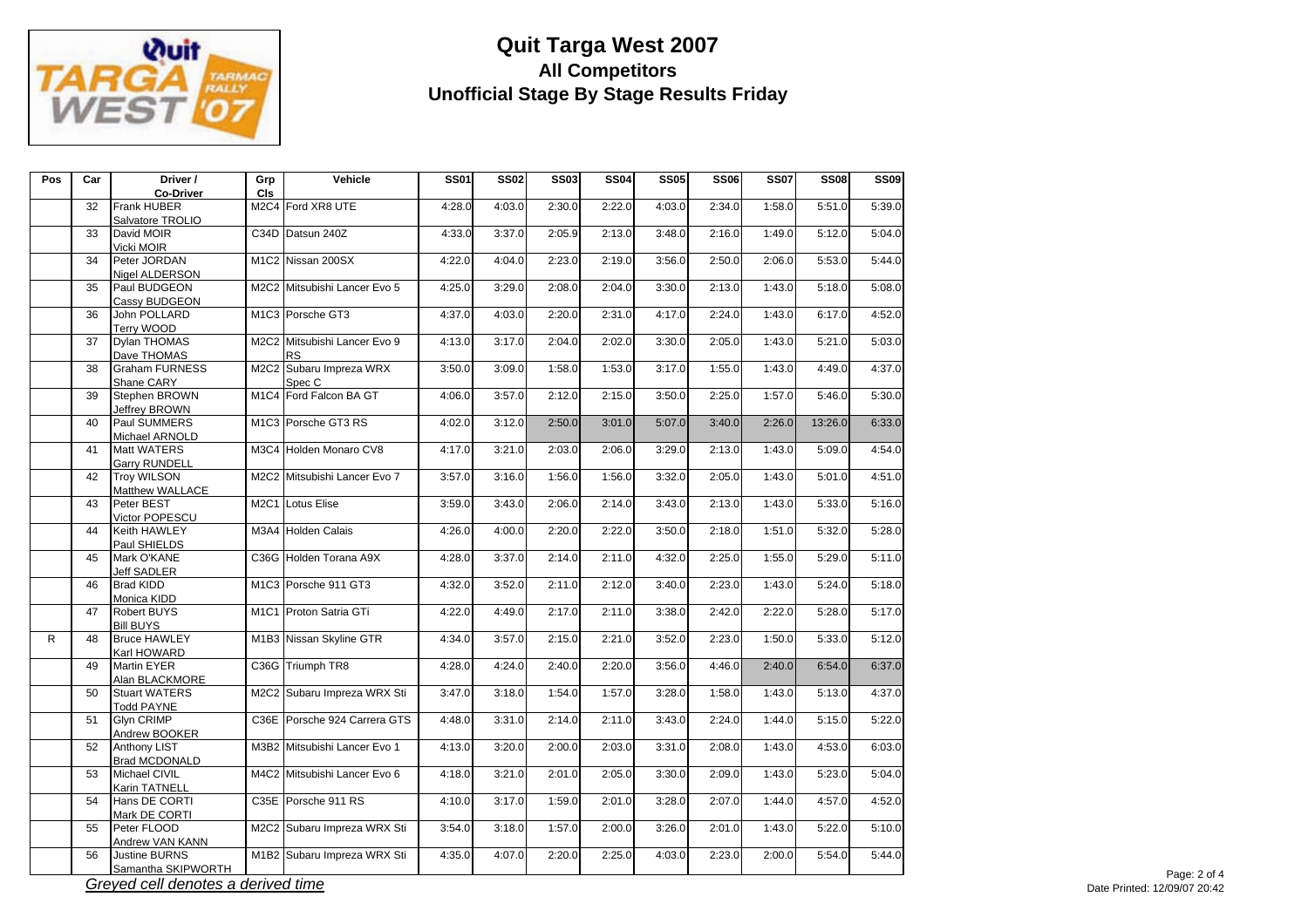

| Pos | Car | Driver /<br><b>Co-Driver</b>                              | Grp<br>CIS | Vehicle                                   | <b>SS01</b> | <b>SS02</b> | <b>SS03</b> | <b>SS04</b> | <b>SS05</b> | <b>SS06</b> | <b>SS07</b> | <b>SS08</b> | <b>SS09</b> |
|-----|-----|-----------------------------------------------------------|------------|-------------------------------------------|-------------|-------------|-------------|-------------|-------------|-------------|-------------|-------------|-------------|
|     | 57  | Adrian DI LALLO                                           |            | M2B2 Mazda RX7                            | 4:31.0      | 4:33.0      | 2:50.0      | 3:01.0      | 5:07.0      | 3:40.0      | 2:26.0      | 13:26.0     | 6:33.0      |
|     | 58  | Simon DI LALLO<br><b>Robert DARRINGTON</b><br>David ABETZ |            | M2C2 BMW M3                               | 4:12.0      | 3:29.0      | 2:03.0      | 2:03.0      | 3:27.0      | 2:17.0      | 1:47.0      | 5:12.0      | 5:07.0      |
|     | 59  | <b>Ross DUNKERTON</b><br>Linda LONG                       |            | M2C2 Mitsubishi Lancer Evo 9              | 4:02.0      | 2:57.0      | 2:03.0      | 1:50.0      | 3:04.0      | 1:58.0      | 1:43.0      | 5:03.0      | 4:30.0      |
| R   | 60  | Paul PERNECHELE<br><b>Ben TRAGER</b>                      |            | C24H Ford XY Falcon                       | 4:36.0      | 4:01.0      | 2:16.0      | 2:21.0      | 4:17.0      | 2:23.0      | 2:02.0      | 5:39.0      | 5:27.0      |
|     | 61  | <b>Bob CHAPLIN</b><br>Ash PRICE                           | M2C1       | <b>Lotus Elise</b>                        | 4:16.0      | 3:33.0      | 2:05.0      | 2:08.0      | 3:48.0      | 2:06.0      | 2:26.0      | 13:26.0     | 6:33.0      |
|     | 62  | <b>Mik HEALEY</b><br>Dennis DUNLOP                        | C35B       | Ford Escort MK1                           | 4:31.0      | 3:38.0      | 2:05.0      | 2:11.0      | 3:39.0      | 2:11.0      | 1:47.0      | 5:00.0      | 5:03.0      |
|     | 63  | <b>Tony LONGHURST</b><br>Jahmeil TAYLOR                   |            | M1C1 Skelta G-Force                       | 4:01.0      | 3:06.0      | 1:56.0      | 1:53.0      | 3:12.0      | 1:56.0      | 1:43.0      | 4:48.0      | 4:41.0      |
|     | 64  | Rob HERRIDGE<br>Anthony CHUDLEIGH                         |            | M2B2 Subaru Impreza WRX                   | 4:05.0      | 3:11.0      | 2:02.0      | 1:55.0      | 3:35.0      | 2:04.0      | 1:43.0      | 4:49.0      | 4:46.0      |
| R   | 65  | <b>Kim STEWART</b><br>Frank ZANOTTI                       |            | C2F3 Ford Mustang GT350                   | 4:34.0      | 3:33.0      | 2:08.0      | 2:13.0      | 3:48.0      | 5:29.0      | 1:46.0      | 4:58.0      |             |
|     | 66  | Shane ATTWELL<br>Mike JOSS                                |            | C35E Porsche 911 RS                       | 4:21.0      | 3:38.0      | 2:11.0      | 2:17.0      | 3:44.0      | 2:21.0      | 1:44.0      | 4:56.0      | 4:58.0      |
|     | 67  | Matthew HESKIN<br>Natasha DENIESE                         |            | M2C2 Mitsubishi Lancer Evo 9<br><b>RS</b> | 4:02.0      | 3:10.0      | 2:05.0      | 2:00.0      | 3:16.0      | 2:04.0      | 1:43.0      | 4:58.0      | 4:54.0      |
|     | 68  | Darren WINDUS<br>Jon MORTIMER                             |            | M1C2 Ford Focus XR5                       | 4:19.0      | 3:31.0      | 2:05.0      | 2:06.0      | 3:35.0      | 2:11.0      | 1:43.0      | 4:56.0      | 5:21.0      |
|     | 69  | <b>Todd ZANI</b><br>Michael KENNEDY                       |            | M3C4 Holden HSV Maloo Ute                 | 5:07.0      | 3:33.0      | 2:16.0      | 2:15.0      | 3:58.0      | 2:21.0      | 1:43.0      | 5:37.0      | 5:26.0      |
| R.  | 70  | <b>Kevin WEEKS</b><br>Rebecca CRUNKHORN                   |            | C35E Porsche 911 RS                       | 4:09.0      | 3:12.0      | 2:09.0      | 2:01.0      | 3:18.0      | 2:09.0      | 1:44.0      | 5:36.0      | 4:50.0      |
|     | 71  | George BRADBURY<br>Kim SCREAIGH                           |            | M1C3 Porsche 996 GT3                      | 4:19.0      | 3:47.0      | 2:14.0      | 2:22.0      | 4:02.0      | 2:29.0      | 1:56.0      | 5:35.0      | 5:42.0      |
|     | 72  | Ivan THOMPSON<br>Craia WHITELEY                           |            | M2C2 Subaru Impreza WRX<br>Spec C         | 3:55.0      | 3:14.0      | 1:55.0      | 1:53.0      | 3:13.0      | 2:09.0      | 1:43.0      | 5:05.0      | 4:49.0      |
|     | 73  | Steven JONES<br>Ruari SOUTAR-DAWSON                       |            | M2C2 Mitsubishi Lancer Evo 8              | 3:58.0      | 3:12.0      | 1:55.0      | 1:55.0      | 3:17.0      | 2:01.0      | 1:43.0      | 4:52.0      | 4:47.0      |
| R   | 74  | Michael MINSHALL<br>Paul VAN DER MEY                      |            | C35E Porsche 911 RS                       | 4:33.0      | 3:37.0      | 2:03.0      | 2:13.0      | 3:34.0      | 2:26.0      |             |             |             |
|     | 75  | Phil STEEL<br>Mark SFORCINA                               |            | M3B2 Subaru Impreza WRX                   | 4:36.0      | 3:54.0      | 2:19.0      | 2:22.0      | 4:01.0      | 2:27.0      | 1:56.0      | 5:39.0      | 5:27.0      |
|     | 76  | Simon LINGFORD<br>Susannah LINGFORD                       |            | M2C2 Mitsubishi Lancer Evo 9              | 4:00.0      | 3:18.0      | 2:02.0      | 2:03.0      | 3:26.0      | 2:05.0      | 1:43.0      | 5:13.0      | 5:05.0      |
|     | 78  | Jon-Paul VAN LOENHOUT<br><b>Kris CONSTANTINIDES</b>       |            | M1C2 Mitsubishi Lancer Evo 9              | 4:16.0      | 3:35.0      | 2:12.0      | 2:08.0      | 3:33.0      | 2:03.0      | 1:43.0      | 12:56.0     | 5:36.0      |
|     | 79  | Paul DAVIES<br>David HENDERSON                            |            | M1C2 Ferrari F355                         | 4:21.0      | 3:55.0      | 2:12.0      | 2:10.0      | 3:41.0      | 2:26.0      | 1:48.0      | 5:16.0      | 5:08.0      |
|     | 80  | Michael MOYLAN<br>Kimberley CHANCE                        |            | C35H Ford XC Coupe                        | 6:39.0      | 4:46.0      | 2:46.0      | 2:56.0      | 5:12.0      | 5:59.0      | 2:38.0      | 5:36.0      | 6:49.0      |
|     | 83  | Michael MILLER<br>Luke MARSLAND                           |            | C36G Holden VH SS<br>Commodore            | 4:45.0      | 4:16.0      | 2:11.0      | 2:26.0      | 4:17.0      | 2:32.0      | 2:08.0      | 5:59.0      | 5:40.0      |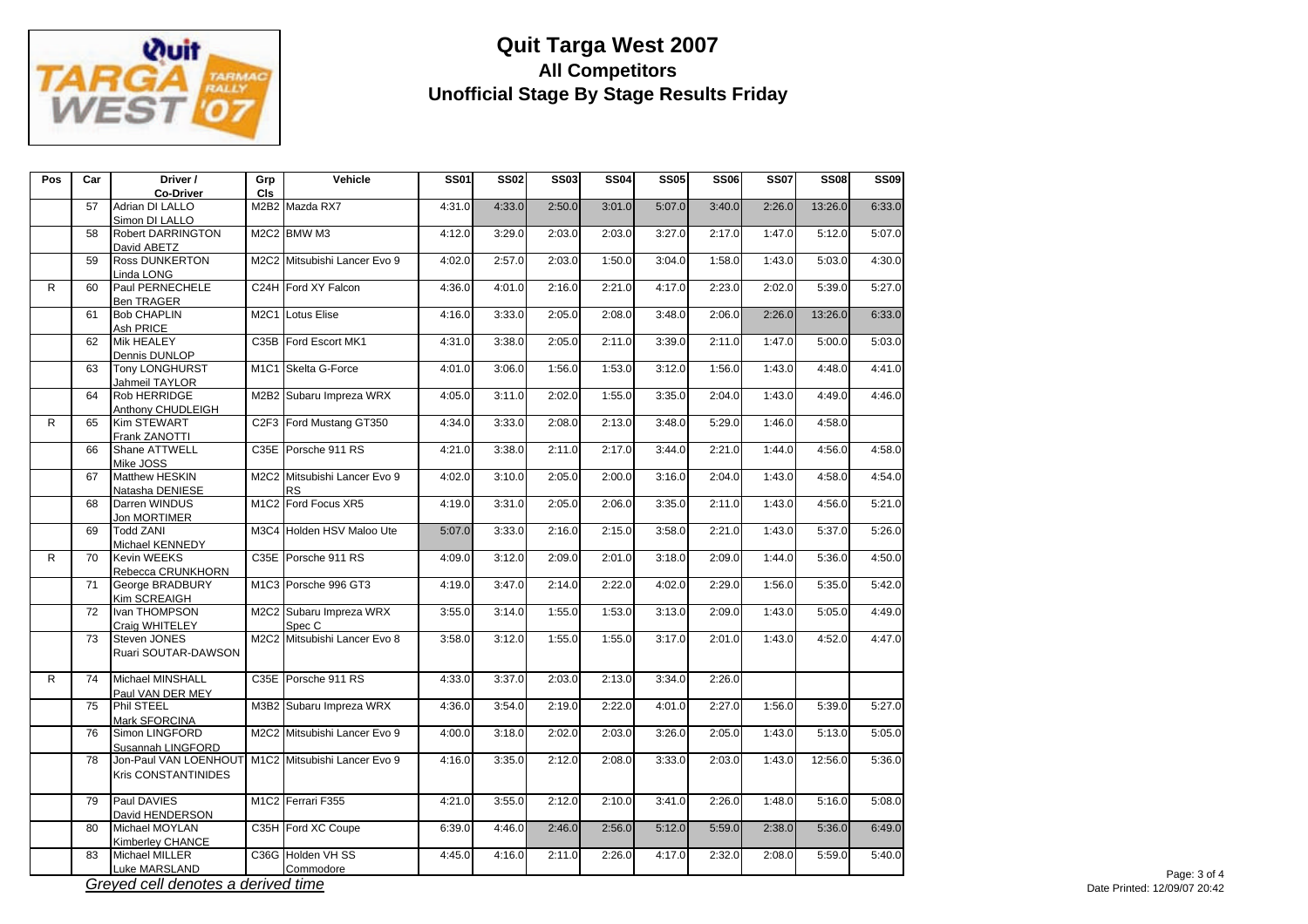

| Pos | Car | Driver /              | Grp | Vehicle                         | <b>SS01</b> | SS <sub>02</sub> | <b>SS03</b> | SS <sub>04</sub> | <b>SS05</b> | <b>SS06</b> | <b>SS07</b> | <b>SS08</b> | <b>SS09</b> |
|-----|-----|-----------------------|-----|---------------------------------|-------------|------------------|-------------|------------------|-------------|-------------|-------------|-------------|-------------|
|     |     | <b>Co-Driver</b>      | CIs |                                 |             |                  |             |                  |             |             |             |             |             |
|     | 85  | llan TOWART           |     | M1A2 Lancia Delta HF Intergrale | 4:29.0      | 3:41.0           | 2:12.0      | 2:14.0           | 4:37.0      | 2:16.0      | 1:55.0      | 5:28.0      | 5:20.0      |
|     |     | Simon MUDD            |     |                                 |             |                  |             |                  |             |             |             |             |             |
|     | 90  | <b>Tony QUINN</b>     |     | M1C4 Porsche 997 Turbo          | 3:58.0      | 3:00.0           | 1:56.0      | 1:54.0           | 3:13.0      | 2:01.0      | 1:43.0      | 4:56.0      | 4:41.0      |
|     |     | Laurie PITT           |     |                                 |             |                  |             |                  |             |             |             |             |             |
|     | 93  | Davyd HOOPER          |     | M3C1 Honda Integra Type S       | 3:57.0      | 3:40.0           | 2:13.0      | 2:12.0           | 3:51.0      | 2:25.0      | 1:55.0      | 5:52.0      | 5:19.0      |
|     |     | Angela DAVEY          |     |                                 |             |                  |             |                  |             |             |             |             |             |
|     | 97  | Kai HELLER            |     | M1C4 Holden VZ SS Ute           | 4:15.0      | 3:55.0           | 2:27.0      | 2:18.0           | 3:47.0      | 2:26.0      | 1:57.0      | 5:20.0      | 5:25.0      |
|     |     | <b>Richard HARRIS</b> |     |                                 |             |                  |             |                  |             |             |             |             |             |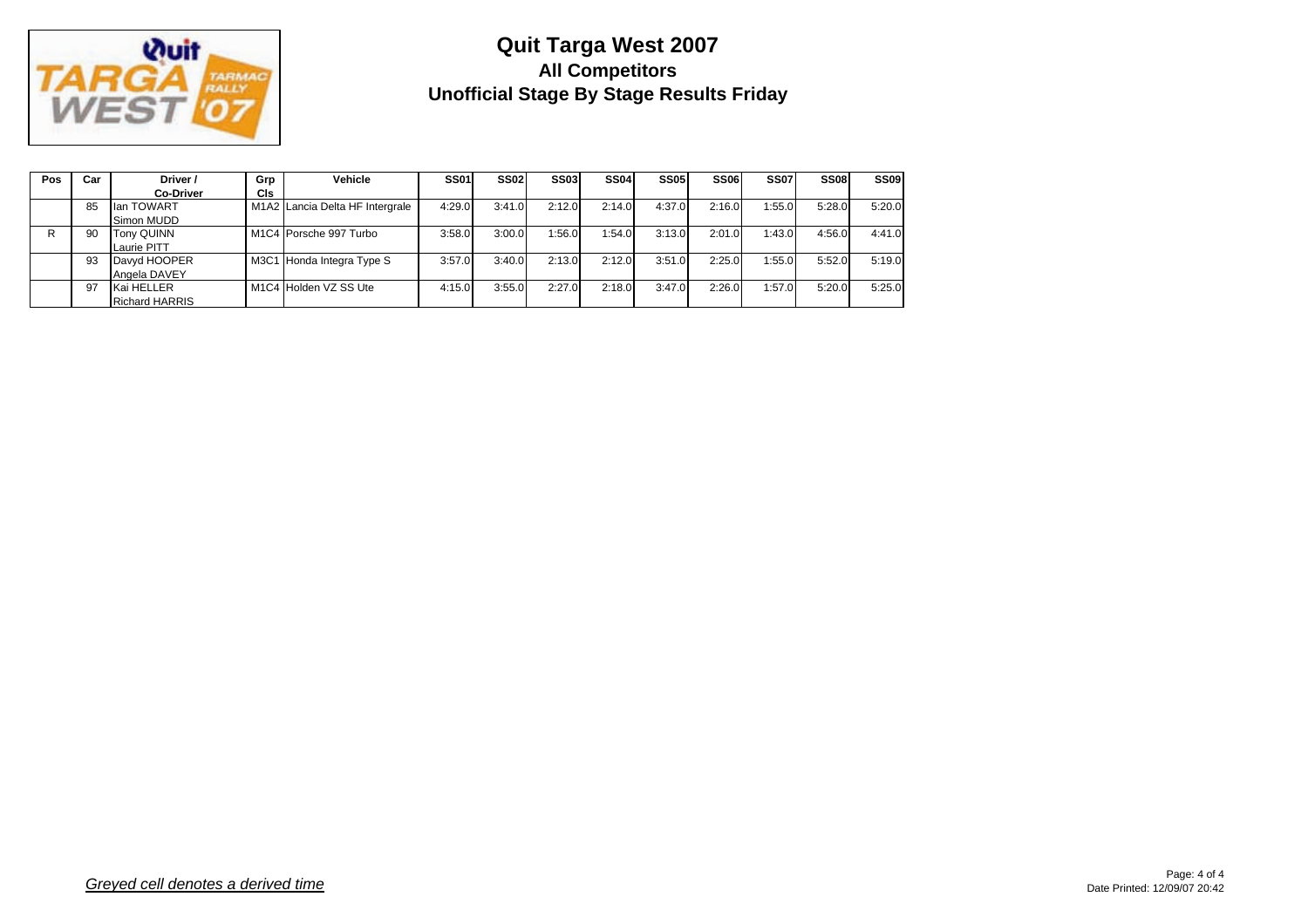

| Pos | Car      | Driver /<br><b>Co-Driver</b>                    | Grp<br><b>CIs</b>                     | Vehicle                                  | <b>SS10</b>      | <b>SS11</b>      | <b>SS12</b>      | <b>SS13</b>      | <b>SS14</b>      | <b>SS15</b>      | <b>SS16</b>      | <b>SS17</b>      | <b>SS18</b>      | <b>SS19</b>      | <b>SS20</b>      | <b>SS21</b>      | <b>SS22</b>      | <b>SS23</b>      |
|-----|----------|-------------------------------------------------|---------------------------------------|------------------------------------------|------------------|------------------|------------------|------------------|------------------|------------------|------------------|------------------|------------------|------------------|------------------|------------------|------------------|------------------|
|     |          | <b>Jim RICHARDS</b><br><b>Barry OLIVER</b>      |                                       | M1C3 Porsche GT3 RS                      | 2:16.0           | 7:09.0           | 2:16.0           | 2:12.0           | 6:56.0           | 3:29.0           | 2:29.0           | 1:45.0           | 3:19.0           | 2:33.0           | 1:56.0           | 2:10.0           | 2:29.0           | 2:27.0           |
|     | 6        | <b>Kim LEDGER</b><br>Lisa DUNKERTON             | M2C2                                  | Mitsubishi Lancer Evo 9                  | 2:18.0           | 7:34.0           | 2:11.0           | 2:12.0           | 7:16.0           | 3:39.0           | 2:40.0           | 1:54.0           | 3:34.0           | 2:42.0           | 2:07.0           | 2:13.9           | 2:31.0           | 2:35.0           |
| R   | 8        | Adrian BROOM<br><b>Brendon CARR</b>             | M4C2                                  | Subaru Impreza WRX Sti                   | 8:28.0           | 7:49.0           | 2:20.0           | 2:22.0           | 7:38.0           | 3:42.0           | 2:38.0           | 1:57.0           | 3:42.0           |                  |                  |                  |                  |                  |
|     | 9        | Glenn RIDGE<br><b>Bekki RIDGE</b>               |                                       | M2B3 Mazda RX7-SP                        | 2:28.0           | 7:59.0           | 2:23.0           | 2:23.0           | 7:50.0           | 3:46.0           | 2:40.0           | 1:54.0           | 4:10.0           | 2:43.0           | 2:08.0           | 2:22.0           | 2:38.0           | 2:42.0           |
|     | 10       | Luca GIORGELLA<br>Fabrizio GORIA                |                                       | C32F Jaquar MK1                          | 2:58.0           | 9:37.0           | 2:53.0           | 2:51.0           | 9:15.0           | 4:37.0           | 3:09.0           | 2:22.0           | 4:29.0           | 3:20.0           | 2:34.0           | 2:43.0           | 3:05.0           | 3:00.0           |
| R   | 11       | David KENDALL<br>Jennifer KENDALI               |                                       | M4B2 Mitsubishi Lancer Evo 4             | 2:23.0           | 8:17.0           | 2:31.0           | 2:19.0           | 7:52.0           | 3:51.0           | 2:55.0           | 2:05.0           | 3:50.0           | 2:54.0           | 2:12.0           | 2:20.0           | 2:41.0           | 2:47.0           |
|     | 12       | Laurie BURTON<br>Daniel BURTON                  | C26B                                  | Mazda RX7                                | 2:34.0           | 8:22.0           | 2:32.0           | 2:30.0           | 8:03.0           | 4:08.0           | 2:54.0           | 2:03.0           | 3:56.0           | 2:54.0           | 2:19.0           | 2:29.0           | 2:44.0           | 2:53.0           |
|     | 14<br>15 | <b>Frank PURDEY</b><br>Pete BURREY<br>Joe CAUDO | M <sub>2</sub> C <sub>4</sub><br>C26G | Porsche 996 Turbo S<br>Holden Torana A9X | 2:24.0<br>2:41.0 | 7:39.0<br>8:43.0 | 2:17.0<br>2:38.0 | 2:17.0<br>2:40.0 | 7:14.0<br>8:29.0 | 3:37.0<br>4:19.0 | 2:33.0<br>2:59.0 | 1:54.0<br>2:12.0 | 3:31.0<br>4:09.0 | 2:42.0<br>3:09.0 | 2:04.0<br>2:32.0 | 2:15.0<br>2:38.0 | 2:35.0<br>3:03.0 | 2:31.0<br>2:58.0 |
|     | 16       | Ivan LIMB<br><b>Rex GROWDEN</b>                 | C <sub>24</sub> H                     | Ford Falcon XW/GTHO                      | 2:28.0           | 8:46.0           | 2:32.0           | 2:32.0           | 8:31.0           | 4:09.0           | 2:55.0           | 2:09.0           | 4:04.0           | 3:02.0           | 2:19.0           | 2:31.0           | 2:56.0           | 2:52.0           |
|     | 17       | <b>Frank PELUSEY</b><br><b>Anthony CLARKE</b>   | C24E                                  | Holden Torana GTR XUI                    | 2:59.0           | 9:20.0           | 2:51.0           | 2:46.0           | 8:56.0           | 4:31.0           | 3:04.0           | 2:15.0           | 4:24.0           | 3:15.0           | 2:33.0           | 2:41.0           | 3:08.0           | 3:01.0           |
|     | 18       | <b>Brad DURTANOVICH</b><br>David DAHL           |                                       | M1C4 Porsche 911 Carrera Turbo           | 2:27.0           | 8:15.0           | 2:31.0           | 2:22.0           | 7:52.0           | 3:56.0           | 2:48.0           | 2:03.0           | 3:53.0           | 2:53.0           | 2:14.0           | 2:24.0           | 2:46.0           | 2:45.0           |
|     | 19       | Micheal GASCOIGNE<br>Neil POLLARD               |                                       | M2C2 Subaru Impreza WRX Sti              | 2:29.0           | 8:31.0           | 2:37.0           | 2:23.0           | 7:55.0           | 4:00.0           | 2:49.0           | 2:01.0           | 4:14.0           | 2:55.0           | 2:18.0           | 2:22.0           | 2:47.0           | 2:41.0           |
|     | 20       | Louise POLLARD<br>John DONOHOE                  | M <sub>1</sub> C <sub>4</sub>         | Holden HSV R8                            | 2:38.0           | 8:34.0           | 2:43.0           | 2:33.0           | 8:26.0           | 4:11.0           | 3:03.0           | 2:14.0           | 4:11.0           | 3:13.0           | 2:25.0           | 2:27.0           | 2:50.0           | 2:49.0           |
| R.  | 21       | Jon KING<br><b>Tolley CHALLIS</b>               | M3C2                                  | Subaru Impreza WRX Sti                   | 2:28.0           | 7:44.0           | 2:21.0           | 2:25.0           | 7:34.0           | 3:36.0           | 2:40.0           | 1:54.0           | 3:29.0           | 2:42.0           | 2:05.0           | 2:15.0           | 2:31.0           | 2:32.0           |
|     | 22       | Grea FLOOD<br>David BARTLETT                    | C36A                                  | RA<br>Ford Escort                        | 2:39.0           | 8:54.0           | 2:39.0           | 2:35.0           | 8:19.0           | 3:34.0           | 2:52.0           | 2:07.0           | 3:28.0           | 3:39.0           | 3:02.0           | 3:08.0           | 3:33.0           | 3:28.0           |
|     | 23       | Nigel JONES<br><b>John TRETTEL</b>              | <b>M2C2</b>                           | Mitsubishi Lancer Evo 9                  | 2:25.0           | 8:18.0           | 2:31.0           | 2:22.0           | 8:02.0           | 4:07.0           | 2:41.0           | 2:06.0           | 3:27.0           | 2:54.0           | 2:22.0           | 2:33.0           | 3:00.0           | 2:55.0           |
|     | 24       | aurie TRETTEL<br>Josh HOGAN<br>Katie HOGAN      | C26A                                  | Ford Escort Mk II                        | 3:01.0           | 10:03.0          | 2:51.0           | 2:56.0           | 9:56.0           | 4:54.0           | 3:14.0           | 2:29.0           | 4:46.0           | 3:27.0           | 2:48.0           | 2:59.0           | 3:30.0           | 3:22.0           |
|     | 25       | <b>Graham IDDLES</b><br>Paul HOPWOOD            |                                       | M1C2 Subaru Impreza WRX Sti              | 2:44.0           | 9:09.0           | 2:50.0           | 2:39.0           | 8:53.0           | 4:24.0           | 3:03.0           | 2:18.0           | 4:17.0           | 3:16.0           | 2:31.0           | 2:39.0           | 3:05.0           | 2:59.0           |
|     | 26       | <b>Stewart LIDDLE</b><br>John LIDDLE            | M <sub>2</sub> C <sub>2</sub>         | Subaru Impreza STi<br>Wagon              | 2:45.0           | 8:47.0           | 2:37.0           | 2:40.0           | 8:24.0           | 4:19.0           | 2:58.0           | 2:11.0           | 4:13.0           | 3:12.0           | 2:26.0           | 2:41.0           | 3:01.0           | 3:02.0           |
|     | 27       | John O'DOWD<br>Michael LAWRENCE                 | M3C4                                  | <b>Holden Monaro</b>                     | 2:21.0           | 8:16.0           | 2:37.0           | 2:26.0           | 8:03.0           | 4:04.0           | 2:50.0           | 2:05.0           | 3:51.0           | 2:55.0           | 2:23.0           | 2:28.0           | 2:51.0           | 2:52.0           |
|     | 28       | Graham ROMYN<br><b>Grav MARSHALL</b>            | C <sub>35</sub> F                     | Holden Torana GTR XUI                    | 2:44.0           | 8:36.0           | 2:33.0           | 2:38.0           | 8:33.0           | 4:10.0           | 2:51.0           | 2:09.0           | 4:04.0           | 3:05.0           | 2:22.0           | 2:34.0           | 2:55.0           | 2:54.0           |
| R   | 29       | lan WILSON<br>Mike DALE                         | C36E                                  | Triumph TR7 V8                           | 2:18.0           | 7:55.0           | 2:22.0           | 2:13.0           | 7:38.0           |                  |                  |                  |                  | 2:46.0           |                  |                  |                  |                  |
|     | 30       | Lee-Anne MCKENNA<br>Alexandra KIRKHOUSE         | <b>M3A1</b>                           | Toyota Sprinter (AE86)                   | 3:00.0           | 10:01.0          | 2:54.0           | 2:52.0           | 9:48.0           | 4:55.0           | 3:17.0           | 2:37.0           | 4:50.0           | 3:44.0           | 2:56.0           | 3:00.0           | 3:31.0           | 3:28.0           |
|     | 31       | <b>Graeme SHAW</b><br>Ray BAKER                 | M2C2                                  | Mitsubishi Lancer Evo 6.5                | 2:25.0           | 8:02.0           | 2:28.0           | 2:22.0           | 7:58.0           | 3:56.0           | 2:45.0           | 1:59.0           | 3:59.0           | 2:52.0           | 2:15.0           | 2:22.0           | 2:43.0           | 2:43.0           |

*Greyed cell denotes a derived time*

age: 1 of 4 Date Printed: 12/09/07 20:45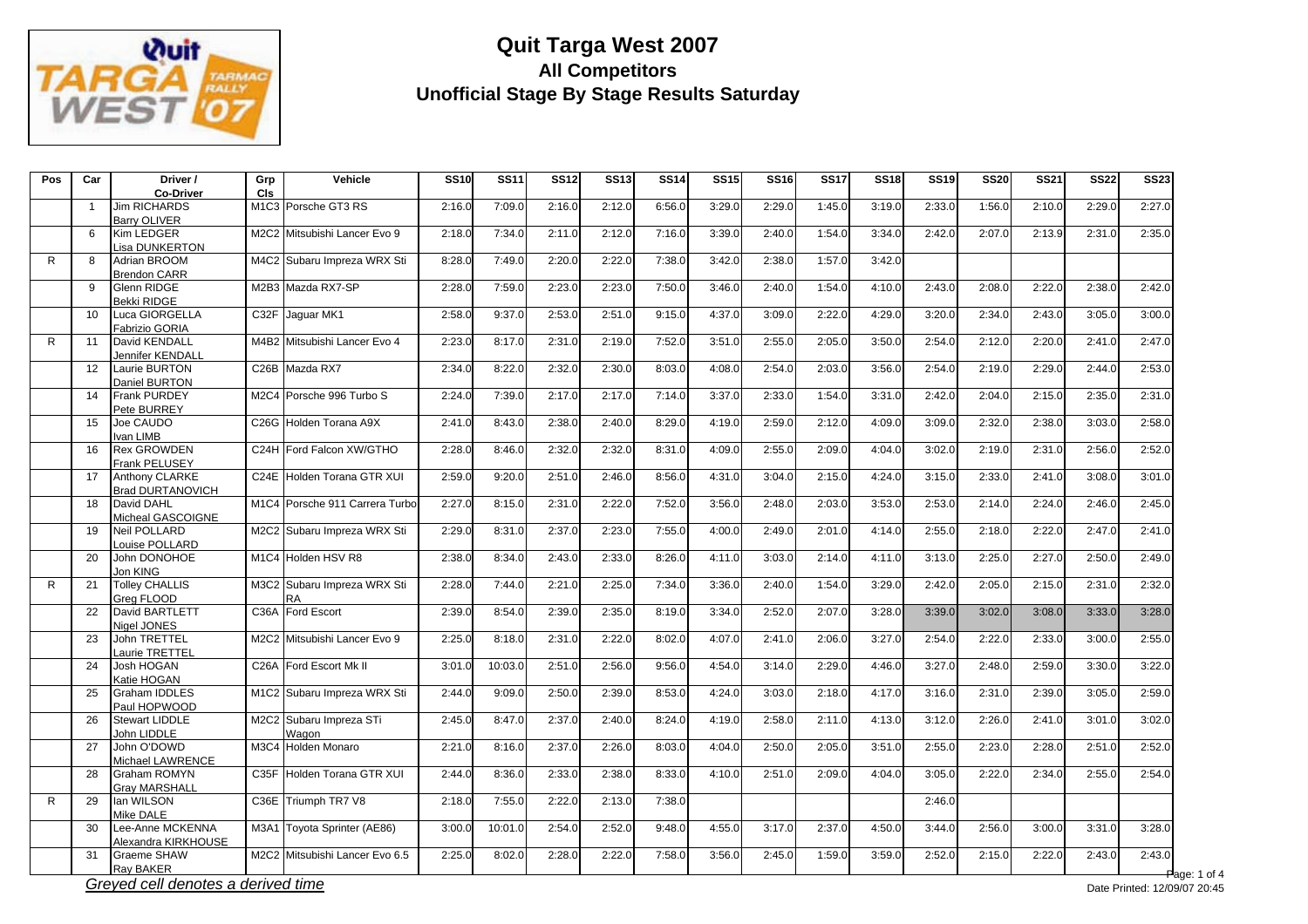

| Pos          | Car      | Driver /<br><b>Co-Driver</b>                        | Grp<br><b>CIs</b>                                              | Vehicle                                               | <b>SS10</b>      | <b>SS11</b>      | <b>SS12</b>      | <b>SS13</b>      | <b>SS14</b>      | <b>SS15</b>      | <b>SS16</b>      | <b>SS17</b>      | <b>SS18</b>      | <b>SS19</b>      | <b>SS20</b>      | <b>SS21</b>      | <b>SS22</b>      | <b>SS23</b>      |
|--------------|----------|-----------------------------------------------------|----------------------------------------------------------------|-------------------------------------------------------|------------------|------------------|------------------|------------------|------------------|------------------|------------------|------------------|------------------|------------------|------------------|------------------|------------------|------------------|
|              | 32       | <b>Frank HUBER</b><br>Salvatore TROLIO              | M <sub>2</sub> C <sub>4</sub>                                  | Ford XR8 UTE                                          | 2:57.0           | 9:31.0           | 2:53.0           | 2:46.0           | 9:14.0           | 4:38.0           | 3:12.0           | 2:22.0           | 4:34.0           | 4:26.0           | 2:37.0           | 2:48.0           | 3:09.0           | 3:03.0           |
|              | 33       | David MOIR<br>/icki MOIR                            | C34D                                                           | Datsun 240Z                                           | 2:38.0           | 8:21.0           | 2:30.0           | 2:35.0           | 8:08.0           | 3:58.0           | 2:50.0           | 2:07.0           | 3:54.0           | 2:59.0           | 2:17.0           | 2:26.0           | 2:42.0           | 2:45.0           |
|              | 34       | Peter JORDAN<br>Nigel ALDERSON                      |                                                                | M1C2 Nissan 200SX                                     | 2:49.0           | 8:50.0           | 2:57.0           | 2:43.0           | 8:59.0           | 4:32.0           | 3:10.0           | 2:22.0           | 4:25.0           | 3:22.0           | 2:36.0           | 2:45.0           | 3:09.0           | 3:05.0           |
|              | 35       | Paul BUDGEON<br><b>Cassy BUDGEON</b>                |                                                                | M2C2 Mitsubishi Lancer Evo 5                          | 2:33.0           | 8:17.0           | 2:20.0           | 2:28.0           | 8:04.0           | 3:59.0           | 2:48.0           | 2:10.0           | 3:55.0           | 2:57.0           | 2:19.0           | 2:24.0           | 2:44.0           | 2:52.0           |
|              | 36       | John POLLARD<br>Terry WOOD                          |                                                                | M <sub>1</sub> C <sub>3</sub> Porsche GT <sub>3</sub> | 3:15.0           | 8:52.0           | 2:33.0           | 2:25.0           | 8:13.0           | 4:26.0           | 2:45.0           | 2:07.0           | 4:32.0           | 3:02.0           | 2:20.0           | 2:32.0           | 2:58.0           | 2:48.0           |
|              | 37       | <b>Dylan THOMAS</b><br>Dave THOMAS                  |                                                                | M2C2 Mitsubishi Lancer Evo 9<br><b>RS</b>             | 2:26.0           | 7:50.0           | 2:25.0           | 2:20.0           | 7:34.0           | 3:45.0           | 2:42.0           | 1:54.0           | 3:27.0           | 2:47.0           | 2:10.0           | 2:21.0           | 2:34.0           | 2:39.0           |
|              | 38       | <b>Graham FURNESS</b><br>Shane CARY                 | M2C2                                                           | Subaru Impreza WRX<br>Spec C                          | 2:26.0           | 9:40.0           | 3:13.0           | 3:49.0           | 9:13.0           | 5:03.0           | 3:31.0           | 2:46.0           | 5:02.0           | 6:38.0           | 3:46.0           | 2:24.0           | 2:46.0           | 2:39.0           |
|              | 39<br>40 | Stephen BROWN<br>leffrev BROWN<br>Paul SUMMERS      | M <sub>1</sub> C <sub>4</sub><br>M <sub>1</sub> C <sub>3</sub> | Ford Falcon BA GT<br>Porsche GT3 RS                   | 2:40.0<br>2:29.0 | 8:48.0<br>8:07.0 | 2:47.0<br>2:34.0 | 2:35.0<br>2:21.0 | 8:38.0<br>7:32.0 | 4:17.0<br>4:24.0 | 3:06.0<br>2:40.0 | 1:43.0<br>1:59.0 | 4:14.0<br>3:38.0 | 3:09.0<br>2:45.0 | 2:27.0<br>2:13.0 | 2:44.0<br>2:19.0 | 3:00.0<br>2:40.0 | 2:54.0<br>2:38.0 |
|              | 41       | Michael ARNOLD<br><b>Matt WATERS</b>                | M3C4                                                           | Holden Monaro CV8                                     | 2:28.0           | 9:40.0           | 3:14.0           | 3:49.0           | 9:13.0           | 5:03.0           | 3:31.0           | 2:46.0           | 5:02.0           | 6:38.0           | 4:16.0           | 3:41.0           | 3:36.0           | 3:33.0           |
|              | 42       | <b>Garry RUNDELL</b><br><b>Troy WILSON</b>          |                                                                | M2C2 Mitsubishi Lancer Evo 7                          | 2:23.0           | 7:34.0           | 2:17.0           | 2:17.0           | 7:24.0           | 3:37.0           | 2:32.0           | 1:50.0           | 3:29.0           | 2:42.0           | 2:02.0           | 2:14.0           | 2:37.0           | 2:29.0           |
|              | 43       | Matthew WALLACE<br>Peter BEST                       |                                                                | M2C1 Lotus Elise                                      | 2:39.0           | 8:59.0           | 2:43.0           | 2:36.0           | 8:31.0           | 4:20.0           | 2:56.0           | 2:12.0           | 4:14.0           | 3:11.0           | 2:27.0           | 2:36.0           | 3:03.0           | 2:59.0           |
|              | 44       | Victor POPESCU<br>Keith HAWLEY                      | M3A4                                                           | <b>Holden Calais</b>                                  | 2:53.0           | 9:09.0           | 2:48.0           | 2:41.0           | 9:20.0           | 4:31.0           | 3:06.0           | 2:19.0           | 4:21.0           | 3:16.0           | 2:30.0           | 2:39.0           | 2:34.0           | 3:01.0           |
|              | 45       | Paul SHIELDS<br>Mark O'KANE                         | C36G                                                           | Holden Torana A9X                                     | 2:32.0           | 8:26.0           | 2:29.0           | 2:26.0           | 8:04.0           | 4:00.0           | 2:59.0           | 2:05.0           | 3:54.0           | 2:56.0           | 2:17.0           | 2:30.0           | 2:49.0           | 2:49.0           |
|              | 46       | Jeff SADLER<br><b>Brad KIDD</b>                     | M <sub>1</sub> C <sub>3</sub>                                  | Porsche 911 GT3                                       | 2:31.0           | 8:45.0           | 2:43.0           | 2:22.0           | 8:26.0           | 4:15.0           | 2:56.0           | 2:09.0           | 4:07.0           | 3:04.0           | 2:24.0           | 2:26.0           | 2:54.0           | 2:49.0           |
|              | 47       | Monica KIDD<br>Robert BUYS                          | <b>M1C1</b>                                                    | Proton Satria GTi                                     | 2:46.0           | 8:50.0           | 2:47.0           | 2:43.0           | 8:39.0           | 4:15.0           | 3:03.0           | 2:17.0           | 4:13.0           | 3:12.0           | 2:30.0           | 2:41.0           | 2:56.0           | 2:54.0           |
| $\mathsf{R}$ | 48       | <b>Bill BUYS</b><br><b>Bruce HAWLEY</b>             |                                                                | M1B3 Nissan Skyline GTR                               | 2:42.0           | 8:52.0           | 2:39.0           | 2:45.0           | 12:19.0          |                  |                  |                  |                  |                  |                  |                  |                  |                  |
|              | 49       | Karl HOWARD<br><b>Martin EYER</b><br>Alan BLACKMORE |                                                                | C36G Triumph TR8                                      | 2:56.0           | 10:02.0          | 3:03.0           | 2:51.0           | 9:47.0           | 4:48.0           | 3:12.0           | 2:33.0           | 4:44.0           | 3:32.0           | 2:41.0           | 2:54.0           | 3:16.0           | 3:14.0           |
|              | 50       | <b>Stuart WATERS</b><br><b>Todd PAYNE</b>           | M2C2                                                           | Subaru Impreza WRX Sti                                | 2:21.0           | 7:49.0           | 2:25.0           | 2:19.0           | 7:29.0           | 3:53.0           | 2:41.0           | 1:59.0           | 3:42.0           | 2:45.0           | 2:07.0           | 2:17.0           | 2:36.0           | 2:34.0           |
|              | 51       | <b>Glyn CRIMP</b><br>Andrew BOOKER                  | C36E                                                           | Porsche 924 Carrera GTS                               | 2:37.0           | 8:22.0           | 2:27.0           | 2:36.0           | 8:09.0           | 4:01.0           | 2:50.0           | 2:04.0           | 3:51.0           | 2:58.0           | 2:17.0           | 2:29.0           | 2:52.0           | 2:47.0           |
|              | 52       | <b>Anthony LIST</b><br><b>Brad MCDONALD</b>         |                                                                | M3B2 Mitsubishi Lancer Evo 1                          | 2:30.0           | 8:20.0           | 2:38.0           | 2:35.0           | 8:21.0           | 4:06.0           | 2:51.0           | 2:08.0           | 3:58.0           | 2:57.0           | 2:17.0           | 2:26.0           | 2:43.0           | 2:47.0           |
|              | 53       | Michael CIVIL<br><b>Karin TATNELL</b>               | M4C2                                                           | Mitsubishi Lancer Evo 6                               | 2:26.0           | 8:18.0           | 2:29.0           | 3:19.0           | 9:13.0           | 5:03.0           | 3:31.0           | 2:46.0           | 5:02.0           | 6:38.0           | 4:16.0           | 3:11.0           | 2:44.0           | 2:42.0           |
|              | 54       | Hans DE CORTI<br>Mark DE CORTI                      | C35E                                                           | Porsche 911 RS                                        | 2:24.0           | 7:56.0           | 2:25.0           | 2:22.0           | 7:45.0           | 3:54.0           | 2:40.0           | 1:59.0           | 3:43.0           | 2:50.0           | 2:12.0           | 2:19.0           | 2:38.0           | 2:37.0           |
|              | 55       | Peter FLOOD<br>Andrew VAN KANN                      | M2C2                                                           | Subaru Impreza WRX Sti                                | 2:24.0           | 7:55.0           | 2:20.0           | 2:24.0           | 7:48.0           | 3:48.0           | 2:43.0           | 1:58.0           | 3:44.0           | 2:52.0           | 2:10.0           | 2:17.0           | 2:44.0           | 2:37.0           |
|              | 56       | <b>Justine BURNS</b><br>Samantha SKIPWORTH          | M1B2                                                           | Subaru Impreza WRX Sti                                | 2:54.0           | 8:50.0           | 3:02.0           | 2:54.0           | 9:44.0           | 4:45.0           | 3:10.0           | 2:27.0           | 4:36.0           | 3:28.0           | 2:41.0           | 2:45.0           | 3:14.0           | 3:07.0           |

*Greyed cell denotes a derived time*

age:  $2$  of  $4$ Date Printed: 12/09/07 20:45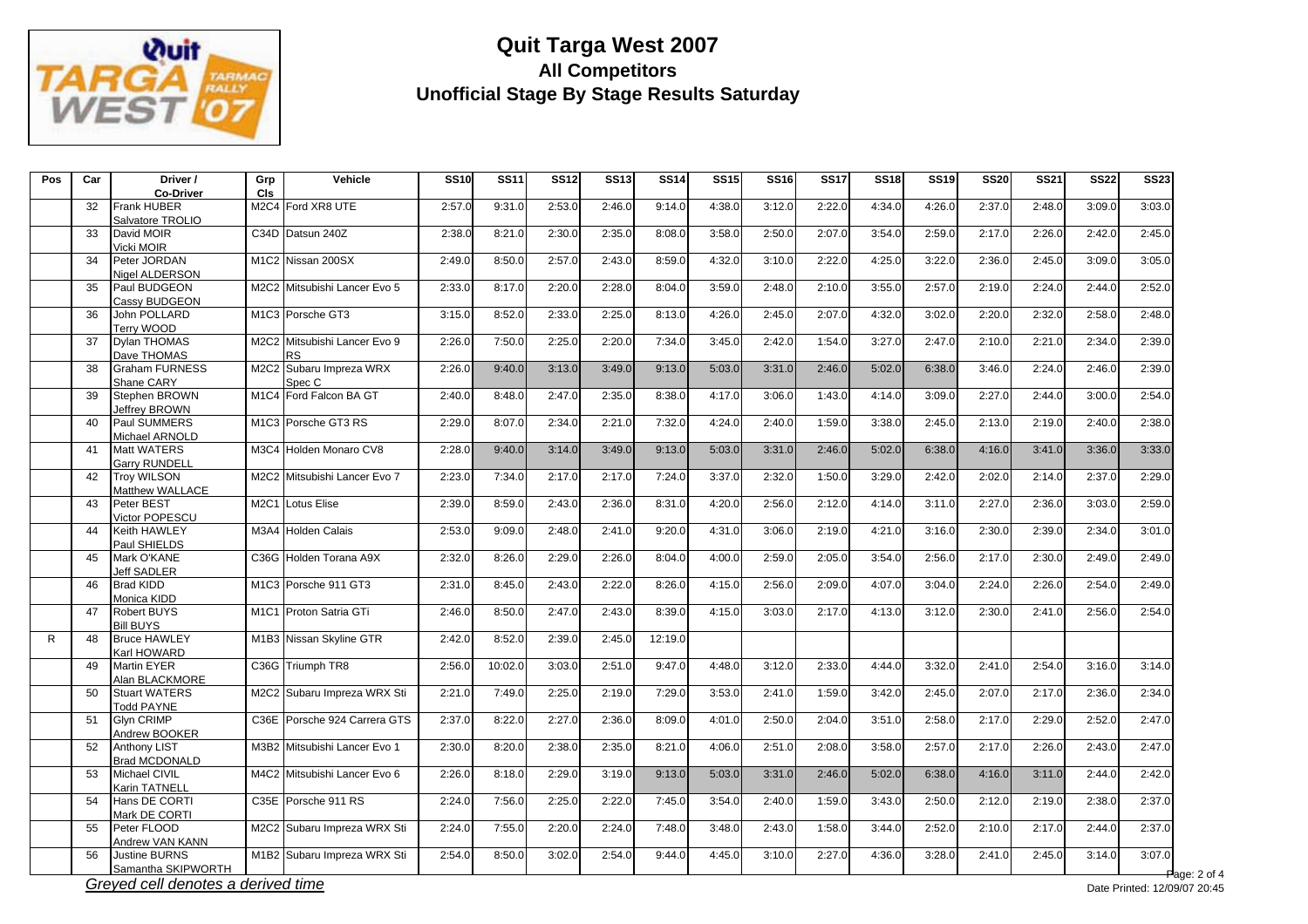

| Pos | Car | Driver /<br><b>Co-Driver</b>                        | Grp<br>CIs                    | Vehicle                                                | <b>SS10</b> | <b>SS11</b> | <b>SS12</b> | <b>SS13</b> | <b>SS14</b> | <b>SS15</b> | <b>SS16</b> | <b>SS17</b> | <b>SS18</b> | <b>SS19</b> | <b>SS20</b> | <b>SS21</b> | <b>SS22</b> | <b>SS23</b> |
|-----|-----|-----------------------------------------------------|-------------------------------|--------------------------------------------------------|-------------|-------------|-------------|-------------|-------------|-------------|-------------|-------------|-------------|-------------|-------------|-------------|-------------|-------------|
|     | 57  | Adrian DI LALLO<br>Simon DI LALLO                   | M2B2                          | Mazda RX7                                              | 2:41.0      | 9:10.0      | 2:43.0      | 2:36.0      | 8:26.0      | 4:33.0      | 2:58.0      | 2:12.0      | 4:32.0      | 3:02.0      | 2:24.0      | 2:34.0      | 2:58.0      | 2:52.0      |
|     | 58  | <b>Robert DARRINGTON</b><br>David ABETZ             | <b>M2C2</b>                   | <b>BMW M3</b>                                          | 2:35.0      | 8:38.0      | 2:43.0      | 2:33.0      | 8:27.0      | 4:08.0      | 2:59.0      | 2:09.0      | 4:06.0      | 3:05.0      | 2:22.0      | 2:32.0      | 2:51.0      | 2:49.0      |
|     | 59  | <b>Ross DUNKERTON</b><br>Linda LONG                 | M2C2                          | Mitsubishi Lancer Evo 9                                | 2:18.0      | 7:26.0      | 2:10.0      | 2:15.0      | 7:13.0      | 3:29.0      | 2:31.0      | 1:44.0      | 3:28.0      | 2:37.0      | 2:00.0      | 2:11.0      | 2:29.0      | 2:28.0      |
| R   | 60  | Paul PERNECHELE<br><b>Ben TRAGER</b>                |                               | C24H Ford XY Falcon                                    | 2:51.0      |             |             |             |             |             |             |             |             |             |             |             |             |             |
|     | 61  | <b>Bob CHAPLIN</b><br>Ash PRICE                     | <b>M2C1</b>                   | Lotus Elise                                            | 2:30.0      | 8:13.0      | 2:31.0      | 2:26.0      | 7:52.0      | 3:57.0      | 2:38.0      | 1:58.0      | 3:47.0      | 2:49.0      | 2:10.0      | 2:23.0      | 2:48.0      | 2:40.0      |
|     | 62  | <b>Mik HEALEY</b><br>Dennis DUNLOP                  | C35B                          | Ford Escort MK1                                        | 2:44.0      | 8:47.0      | 2:35.0      | 2:40.0      | 8:25.0      | 4:11.0      | 2:58.0      | 2:10.0      | 4:03.0      | 3:07.0      | 2:23.0      | 2:32.0      | 2:49.0      | 2:46.0      |
|     | 63  | <b>Tony LONGHURST</b><br>Jahmeil TAYLOR             |                               | M1C1 Skelta G-Force                                    | 2:18.0      | 7:19.0      | 2:13.0      | 2:14.0      | 7:08.0      | 3:30.0      | 2:33.0      | 1:45.0      | 3:22.0      | 2:35.0      | 2:01.0      | 2:13.0      | 2:31.0      | 2:27.0      |
|     | 64  | Rob HERRIDGE<br>Anthony CHUDLEIGH                   | M2B2                          | Subaru Impreza WRX                                     | 2:21.0      | 7:39.0      | 2:16.0      | 2:18.0      | 7:25.0      | 3:35.0      | 2:32.0      | 1:48.0      | 3:36.0      | 2:43.0      | 2:05.0      | 2:17.0      | 2:42.0      | 2:32.0      |
|     | 66  | <b>Shane ATTWELL</b><br>Mike JOSS                   | C35E                          | Porsche 911 RS                                         | 2:40.0      | 8:25.0      | 2:36.0      | 2:35.0      | 8:23.0      | 4:09.0      | 2:44.0      | 2:07.0      | 4:04.0      | 2:58.0      | 2:18.0      | 2:29.0      | 2:48.0      | 2:51.0      |
|     | 67  | Matthew HESKIN<br>Natasha DENIESE                   | M2C2                          | Mitsubishi Lancer Evo 9<br><b>RS</b>                   | 2:15.0      | 7:26.0      | 2:16.0      | 2:12.0      | 7:14.0      | 3:39.0      | 2:32.0      | 1:48.0      | 3:29.0      | 2:36.0      | 2:02.0      | 2:09.0      | 2:32.0      | 2:30.0      |
|     | 68  | Darren WINDUS<br>Jon MORTIMER                       |                               | M1C2 Ford Focus XR5                                    | 2:31.0      | 8:08.0      | 2:26.0      | 2:28.0      | 7:54.0      | 3:49.0      | 2:43.0      | 1:58.0      | 3:44.0      | 2:51.0      | 2:14.0      | 2:22.0      | 2:39.0      | 2:41.0      |
|     | 69  | <b>Todd ZANI</b><br>Michael KENNEDY                 | M3C4                          | Holden HSV Maloo Ute                                   | 2:33.0      | 8:09.0      | 2:27.0      | 2:29.0      | 7:53.0      | 3:54.0      | 2:43.0      | 2:03.0      | 3:48.0      | 2:53.0      | 2:13.0      | 2:24.0      | 2:45.0      | 2:45.0      |
| R   | 70  | <b>Kevin WEEKS</b><br>Rebecca CRUNKHORN             |                               | C35E Porsche 911 RS                                    | 2:21.0      | 9:40.0      | 3:19.0      | 3:23.0      | 9:19.0      | 4:49.0      | 3:29.0      | 2:42.0      | 4:58.0      | 3:39.0      | 3:02.0      | 3:08.0      | 3:33.0      | 3:28.0      |
|     | 71  | George BRADBURY<br>Kim SCREAIGH                     |                               | M1C3 Porsche 996 GT3                                   | 2:30.0      | 8:41.0      | 2:30.0      | 2:26.0      | 8:34.0      | 4:17.0      | 2:50.0      | 2:08.0      | 4:11.0      | 3:05.0      | 2:28.0      | 2:41.0      | 3:06.0      | 2:56.0      |
|     | 72  | Ivan THOMPSON<br>Craig WHITELEY                     | M2C2                          | Subaru Impreza WRX<br>Spec C                           | 2:25.0      | 7:50.0      | 2:23.0      | 2:20.0      | 7:27.0      | 3:37.0      | 2:41.0      | 1:53.0      | 3:30.0      | 2:40.0      | 2:05.0      | 2:14.0      | 2:33.0      | 2:30.0      |
|     | 73  | <b>Steven JONES</b><br>Ruari SOUTAR-DAWSON          | M2C2                          | Mitsubishi Lancer Evo 8                                | 2:23.0      | 7:56.0      | 2:16.0      | 2:18.0      | 7:18.0      | 3:35.0      | 2:32.0      | 1:48.0      | 3:27.0      | 2:39.0      | 2:01.0      | 2:14.0      | 2:31.0      | 2:27.0      |
|     | 75  | <b>Phil STEEL</b><br>Mark SFORCINA                  |                               | M3B2 Subaru Impreza WRX                                | 2:43.0      | 8:34.0      | 2:36.0      | 2:29.0      | 8:12.0      | 4:14.0      | 2:50.0      | 2:08.0      | 3:56.0      | 3:01.0      | 2:20.0      | 2:27.0      | 2:59.0      | 2:54.0      |
|     | 76  | Simon LINGFORD<br>Susannah LINGFORD                 | <b>M2C2</b>                   | Mitsubishi Lancer Evo 9                                | 2:30.0      | 7:59.0      | 2:21.0      | 2:29.0      | 7:58.0      | 3:51.0      | 2:46.0      | 2:01.0      | 3:49.0      | 6:08.0      | 2:19.0      | 2:27.0      | 2:44.0      | 2:42.0      |
|     | 78  | Jon-Paul VAN LOENHOUT<br><b>Kris CONSTANTINIDES</b> |                               | M1C2 Mitsubishi Lancer Evo 9                           | 2:26.0      | 8:09.0      | 2:28.0      | 2:20.0      | 7:49.0      | 3:58.0      | 2:38.0      | 1:58.0      | 3:44.0      | 2:47.0      | 2:11.0      | 2:23.0      | 2:42.0      | 2:37.0      |
|     | 79  | Paul DAVIES<br>David HENDERSON                      |                               | M <sub>1</sub> C <sub>2</sub> Ferrari F <sub>355</sub> | 2:43.0      | 8:49.0      | 2:44.0      | 4:18.0      | 12:49.0     | 5:25.0      | 3:47.0      | 3:07.0      | 5:20.0      | 4:56.0      | 3:58.0      | 3:30.0      | 4:01.0      | 3:58.0      |
|     | 80  | Michael MOYLAN<br>Kimberley CHANCE                  |                               | C35H Ford XC Coupe                                     | 3:31.0      | 8:43.0      | 2:35.0      | 2:35.0      | 8:39.0      | 4:11.0      | 2:39.0      | 2:06.0      | 4:28.0      | 3:06.0      | 2:20.0      | 2:34.0      | 2:59.0      | 2:53.0      |
|     | 83  | <b>Michael MILLER</b><br>Luke MARSLAND              | C36G                          | <b>Holden VH SS</b><br>Commodore                       | 2:39.0      | 8:40.0      | 2:34.0      | 2:31.0      | 8:03.0      | 4:18.0      | 2:53.0      | 2:04.0      | 3:52.0      | 2:55.0      | 2:19.0      | 2:27.0      | 2:49.0      | 2:47.0      |
|     | 85  | lan TOWART<br>Simon MUDD                            | M <sub>1</sub> A <sub>2</sub> | Lancia Delta HF Intergrale                             | 2:38.0      | 9:00.0      | 2:44.0      | 2:34.0      | 8:43.0      | 4:16.0      | 3:01.0      | 2:13.0      | 4:12.0      | 3:13.0      | 2:31.0      | 2:38.0      | 3:01.0      | 3:03.0      |
| R.  | 90  | <b>Tony QUINN</b><br>Laurie PITT                    |                               | M1C4 Porsche 997 Turbo                                 | 2:15.0      | 7:15.0      |             |             |             |             |             |             |             |             |             |             |             |             |

*Greyed cell denotes a derived time*

age: 3 of 4 Date Printed: 12/09/07 20:45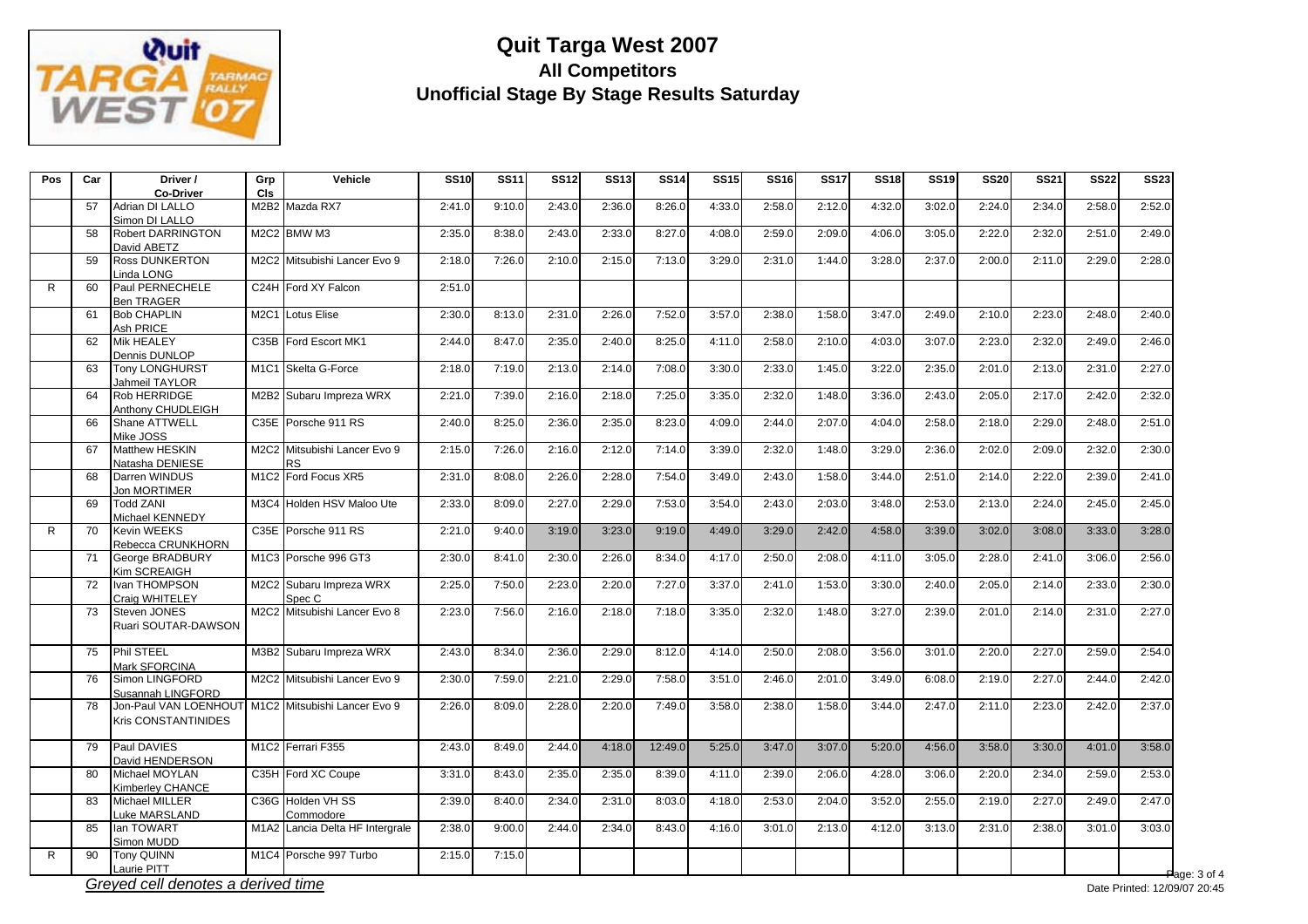

| Pos | Car | Driver /              | Grp | Vehicle                   | <b>SS10</b> | <b>SS11</b> | <b>SS12</b> | <b>SS13</b> | <b>SS14</b> | <b>SS15</b> | SS <sub>16</sub> | <b>SS17</b> | SS <sub>18</sub> | SS <sub>19</sub> | SS <sub>20</sub> | <b>SS21</b> | <b>SS22</b> | <b>SS23</b> |
|-----|-----|-----------------------|-----|---------------------------|-------------|-------------|-------------|-------------|-------------|-------------|------------------|-------------|------------------|------------------|------------------|-------------|-------------|-------------|
|     |     | <b>Co-Driver</b>      | CIs |                           |             |             |             |             |             |             |                  |             |                  |                  |                  |             |             |             |
|     | 93  | Davyd HOOPER          |     | M3C1 Honda Integra Type S | 2:41.0      | 8:42.0      | 2:39.0      | 2:35.0      | 8:42.0      | 1:30.0      | 2:57.0           | 2:16.0      | 4:18.0           | 3:14.0           | 2:29.0           | 2:38.0      | 2:54.0      | 3:00.0      |
|     |     | Angela DAVEY          |     |                           |             |             |             |             |             |             |                  |             |                  |                  |                  |             |             |             |
|     | 97  | Kai HELLER            |     | M1C4 Holden VZ SS Ute     | 2:45.0      | 8:54.0      | 2:50.0      | 2:37.0      | 8:39.0      | 4:18.0      | 3:05.0           | 2:15.0      | 4:15.0           | 3:14.0           | 3:28.0           | 2:37.0      | 3:00.0      | 2:56.0      |
|     |     | <b>Richard HARRIS</b> |     |                           |             |             |             |             |             |             |                  |             |                  |                  |                  |             |             |             |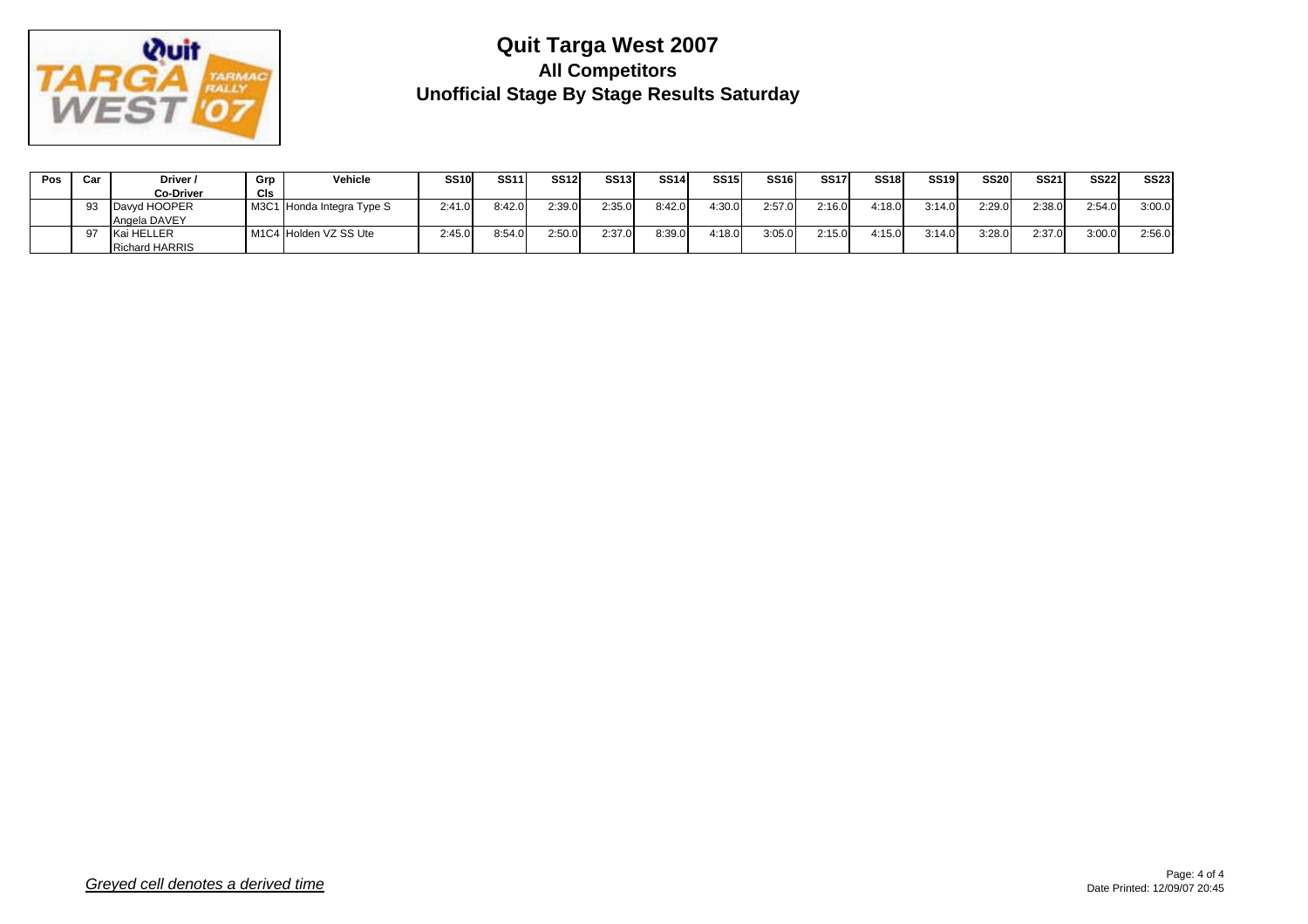

| Pos | Car             | Driver /                | Grp        | Vehicle                        | <b>SS24</b> | <b>SS25</b> | <b>SS26</b> | <b>SS27</b> | <b>SS28</b> | <b>SS29</b> | <b>SS30</b> | <b>SS31</b> | <b>SS32</b> | <b>SS33</b> |
|-----|-----------------|-------------------------|------------|--------------------------------|-------------|-------------|-------------|-------------|-------------|-------------|-------------|-------------|-------------|-------------|
|     |                 | <b>Co-Driver</b>        | <b>CIs</b> |                                |             |             |             |             |             |             |             |             |             |             |
|     | $\overline{1}$  | <b>Jim RICHARDS</b>     |            | M1C3 Porsche GT3 RS            | 2:14.0      | 6:54.0      | 8:32.0      | 3:20.0      | 1:43.0      | 1:54.0      | 2:04.0      | 2:21.0      | 2:03.0      | 2:19.0      |
|     |                 | <b>Barry OLIVER</b>     |            |                                |             |             |             |             |             |             |             |             |             |             |
|     | 6               | Kim LEDGER              |            | M2C2 Mitsubishi Lancer Evo 9   | 2:16.0      | 7:26.0      | 9:02.0      | 3:29.0      | 1:51.0      | 2:02.0      | 2:11.0      | 2:30.0      | 2:26.0      | 2:34.0      |
|     |                 | Lisa DUNKERTON          |            |                                |             |             |             |             |             |             |             |             |             |             |
| R   | 8               | Adrian BROOM            |            | M4C2 Subaru Impreza WRX Sti    |             |             |             |             |             |             |             |             |             |             |
|     |                 | <b>Brendon CARR</b>     |            |                                |             |             |             |             |             |             |             |             |             |             |
|     | $\mathbf{q}$    | Glenn RIDGE             |            | M2B3 Mazda RX7-SP              | 2:24.0      | 7:43.0      | 9:06.0      | 3:42.0      | 1:50.0      | 2:09.0      | 2:17.0      | 2:36.0      | 2:19.0      | 2:34.0      |
|     |                 | <b>Bekki RIDGE</b>      |            |                                |             |             |             |             |             |             |             |             |             |             |
|     | 10              | Luca GIORGELLA          |            | C32F Jaguar MK1                | 2:46.0      | 9:11.0      | 11:01.0     | 4:29.0      | 2:21.0      | 2:38.0      | 2:44.0      | 3:09.0      | 2:43.0      | 3:06.6      |
|     |                 | Fabrizio GORIA          |            |                                |             |             |             |             |             |             |             |             |             |             |
| R   | 11              | David KENDALL           |            | M4B2 Mitsubishi Lancer Evo 4   | 2:23.0      | 7:46.0      | 9:27.0      | 4:12.0      | 1:54.0      | 2:10.0      | 2:18.0      | 2:45.0      | 3:05.0      |             |
|     |                 | <b>Jennifer KENDALL</b> |            |                                |             |             |             |             |             |             |             |             |             |             |
|     | 12              | Laurie BURTON           |            | C26B Mazda RX7                 | 2:29.0      | 7:58.0      | 9:24.0      | 3:50.0      | 2:00.0      | 2:17.0      | 2:23.0      | 2:45.0      | 2:23.0      | 2:40.0      |
|     |                 | Daniel BURTON           |            |                                |             |             |             |             |             |             |             |             |             |             |
|     | 14              | <b>Frank PURDEY</b>     |            | M2C4 Porsche 996 Turbo S       | 2:17.0      | 7:15.0      | 8:45.0      | 3:32.0      | 1:50.0      | 2:00.0      | 2:10.0      | 2:27.0      | 2:28.0      | 2:24.0      |
|     |                 | Pete BURREY             |            |                                |             |             |             |             |             |             |             |             |             |             |
|     | 15              | Joe CAUDO               |            | C26G Holden Torana A9X         | 2:39.0      | 8:23.0      | 9:48.0      | 4:06.0      | 2:08.0      | 2:28.0      | 2:38.0      | 2:55.0      | 2:31.0      | 2:50.0      |
|     |                 | Ivan LIMB               |            |                                |             |             |             |             |             |             |             |             |             |             |
|     | 16              | <b>Rex GROWDEN</b>      |            | C24H Ford Falcon XW/GTHO       | 2:31.0      | 8:24.0      | 9:40.0      | 4:00.0      | 2:04.0      | 2:20.0      | 2:31.0      | 2:46.0      | 2:28.0      | 2:44.0      |
|     |                 | <b>Frank PELUSEY</b>    |            |                                |             |             |             |             |             |             |             |             |             |             |
|     | 17              | Anthony CLARKE          |            | C24E Holden Torana GTR XUI     | 2:48.0      | 9:27.0      | 11:17.0     | 4:35.0      | 2:18.0      | 2:39.0      | 2:46.0      | 3:16.0      | 2:42.0      | 3:08.0      |
|     |                 | <b>Brad DURTANOVICH</b> |            |                                |             |             |             |             |             |             |             |             |             |             |
|     | 18              | David DAHL              |            | M1C4 Porsche 911 Carrera Turbo | 2:24.0      | 7:46.0      | 9:24.0      | 3:46.0      | 2:01.0      | 2:09.0      | 2:19.0      | 2:35.0      | 2:19.0      | 2:33.0      |
|     |                 | Micheal GASCOIGNE       |            |                                |             |             |             |             |             |             |             |             |             |             |
|     | 19              | <b>Neil POLLARD</b>     |            | M2C2 Subaru Impreza WRX Sti    | 2:23.0      | 7:49.0      | 9:02.0      | 3:38.0      | 1:55.0      | 2:08.0      | 2:17.0      | 2:36.0      | 2:16.0      | 2:30.0      |
|     |                 | Louise POLLARD          |            |                                |             |             |             |             |             |             |             |             |             |             |
|     | 20              | John DONOHOE            |            | M1C4 Holden HSV R8             | 2:31.0      | 8:21.0      | 10:25.0     | 4:08.0      | 2:10.0      | 4:16.0      | 2:27.0      | 2:48.0      | 2:27.0      | 2:50.0      |
|     |                 | Jon KING                |            |                                |             |             |             |             |             |             |             |             |             |             |
| R   | 21              | <b>Tolley CHALLIS</b>   |            | M3C2 Subaru Impreza WRX Sti    | 2:23.0      | 7:26.0      | 8:43.0      | 3:30.0      | 1:55.0      |             |             |             |             |             |
|     |                 | Grea FLOOD              |            | <b>RA</b>                      |             |             |             |             |             |             |             |             |             |             |
|     | 22              | David BARTLETT          |            | C36A Ford Escort               | 2:38.0      | 8:31.0      | 10:00.0     | 4:11.0      | 2:03.0      | 2:25.0      | 2:34.0      | 2:52.0      | 2:30.0      | 2:47.0      |
|     |                 | Nigel JONES             |            |                                |             |             |             |             |             |             |             |             |             |             |
|     | 23              | John TRETTEL            |            | M2C2 Mitsubishi Lancer Evo 9   | 2:21.0      | 8:03.0      | 9:32.0      | 3:56.0      | 2:00.0      | 2:16.0      | 2:22.0      | 2:55.0      | 2:28.0      | 2:48.0      |
|     |                 | Laurie TRETTEL          |            |                                |             |             |             |             |             |             |             |             |             |             |
|     | 24              | Josh HOGAN              |            | C26A Ford Escort Mk II         | 2:57.0      | 9:46.0      | 11:23.0     | 4:41.0      | 2:23.0      | 2:43.0      | 2:54.0      | 2:54.0      | 2:54.0      | 3:17.0      |
|     |                 | Katie HOGAN             |            |                                |             |             |             |             |             |             |             |             |             |             |
|     | 25              | <b>Graham IDDLES</b>    |            | M1C2 Subaru Impreza WRX Sti    | 2:35.0      | 8:49.0      | 10:41.0     | 4:16.0      | 2:17.0      | 2:29.0      | 2:30.0      | 2:58.0      | 2:36.0      | 2:57.0      |
|     |                 | Paul HOPWOOD            |            |                                |             |             |             |             |             |             |             |             |             |             |
|     | 26              | <b>Stewart LIDDLE</b>   |            | M2C2 Subaru Impreza STi        | 2:40.0      | 8:24.0      | 9:49.0      | 3:59.0      | 2:04.0      | 2:18.0      | 2:29.0      | 2:49.0      | 2:28.0      | 2:49.0      |
|     |                 | John LIDDLE             |            | Wagon                          |             |             |             |             |             |             |             |             |             |             |
|     | $\overline{27}$ | John O'DOWD             |            | M3C4 Holden Monaro             | 2:29.0      | 7:56.0      | 9:36.0      | 3:48.0      | 2:00.0      | 2:14.0      | 2:49.0      | 2:44.0      | 2:27.0      | 2:40.0      |
|     |                 | Michael LAWRENCE        |            |                                |             |             |             |             |             |             |             |             |             |             |
|     | 28              | <b>Graham ROMYN</b>     |            | C35F Holden Torana GTR XUI     | 2:39.0      | 8:28.0      | 9:48.0      | 4:00.0      | 2:14.0      | 2:23.0      | 2:40.0      | 4:19.0      | 2:55.0      | 3:23.0      |
|     |                 | <b>Grav MARSHALL</b>    |            |                                |             |             |             |             |             |             |             |             |             |             |
| R   | 29              | lan WILSON              |            | C36E Triumph TR7 V8            |             |             |             |             |             |             |             |             |             |             |
|     |                 | Mike DALE               |            |                                |             |             |             |             |             |             |             |             |             |             |
|     | 30              | Lee-Anne MCKENNA        |            | M3A1 Toyota Sprinter (AE86)    | 2:56.0      | 10:11.0     | 11:58.0     | 4:51.0      | 2:32.0      | 2:49.0      | 2:57.0      | 3:24.0      | 2:58.0      | 3:22.0      |
|     |                 | Alexandra KIRKHOUSE     |            |                                |             |             |             |             |             |             |             |             |             |             |
|     | 31              | Graeme SHAW             |            | M2C2 Mitsubishi Lancer Evo 6.5 | 2:26.0      | 7:50.0      | 9:14.0      | 3:42.0      | 1:55.0      | 2:11.0      | 2:18.0      | 2:40.0      | 2:20.0      | 2:39.0      |
|     |                 | Ray BAKER               |            |                                |             |             |             |             |             |             |             |             |             |             |
|     |                 |                         |            |                                |             |             |             |             |             |             |             |             |             |             |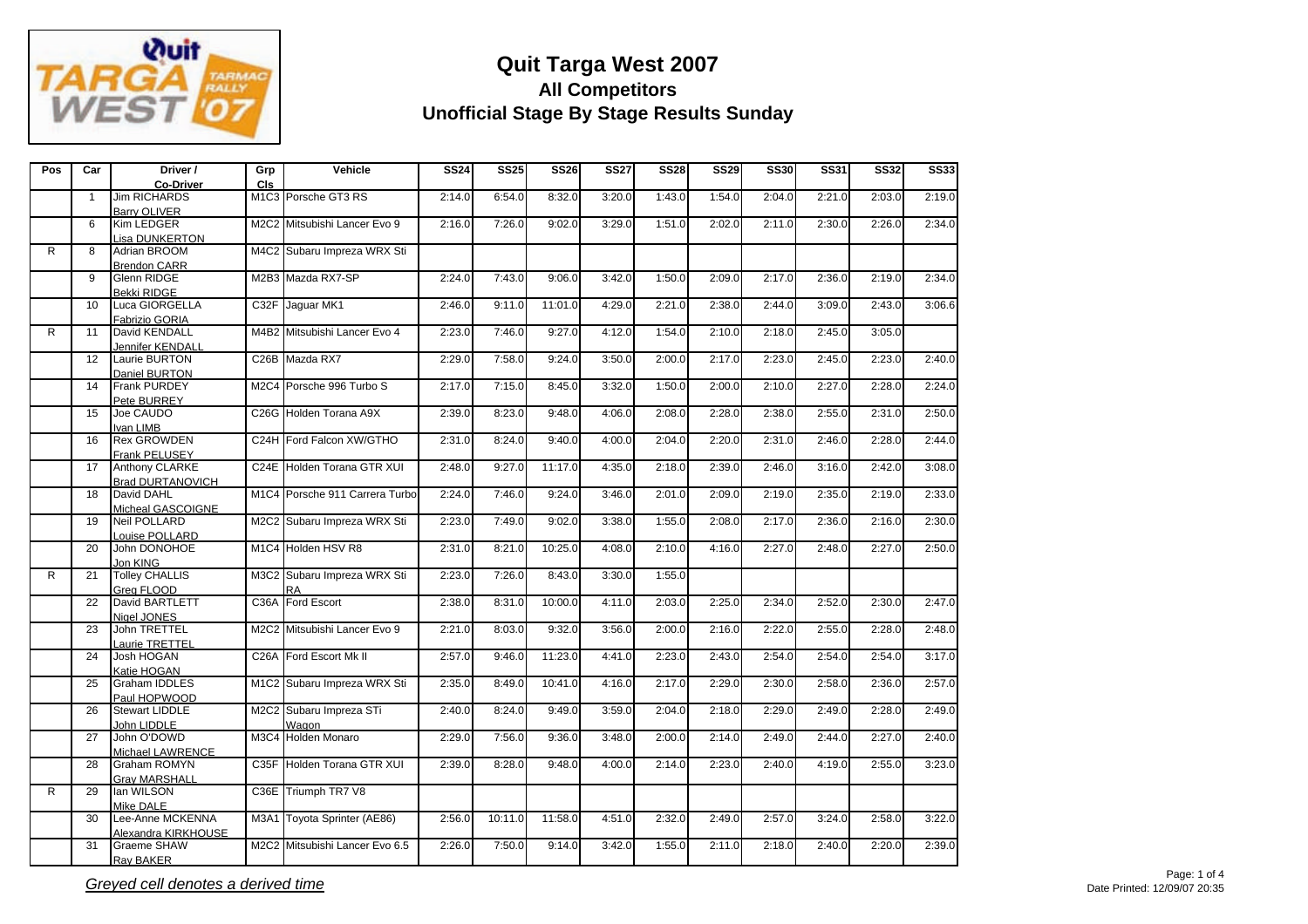

| Pos | Car | Driver /              | Grp        | Vehicle                                               | <b>SS24</b> | <b>SS25</b> | <b>SS26</b> | <b>SS27</b> | <b>SS28</b> | <b>SS29</b> | <b>SS30</b> | <b>SS31</b> | <b>SS32</b> | <b>SS33</b> |
|-----|-----|-----------------------|------------|-------------------------------------------------------|-------------|-------------|-------------|-------------|-------------|-------------|-------------|-------------|-------------|-------------|
|     |     | <b>Co-Driver</b>      | <b>CIs</b> |                                                       |             |             |             |             |             |             |             |             |             |             |
|     | 32  | <b>Frank HUBER</b>    |            | M2C4 Ford XR8 UTE                                     | 2:48.0      | 9:20.0      | 11:10.0     | 4:34.0      | 2:25.0      | 2:39.0      | 2:43.0      | 3:10.0      | 2:44.0      | 3:06.0      |
|     |     | Salvatore TROLIO      |            |                                                       |             |             |             |             |             |             |             |             |             |             |
|     | 33  | David MOIR            |            | C34D Datsun 240Z                                      | 2:35.0      | 7:55.0      | 9:24.0      | 3:46.0      | 2:00.0      | 2:15.0      | 2:24.0      | 2:43.0      | 2:24.0      | 2:40.0      |
|     |     | Vicki MOIR            |            |                                                       |             |             |             |             |             |             |             |             |             |             |
|     | 34  | Peter JORDAN          |            | M1C2 Nissan 200SX                                     | 2:45.0      | 8:59.0      | 10:55.0     | 4:25.0      | 2:20.0      | 2:33.0      | 2:58.0      | 3:08.0      | 2:43.0      | 3:06.0      |
|     |     | Nigel ALDERSON        |            |                                                       |             |             |             |             |             |             |             |             |             |             |
|     | 35  | Paul BUDGEON          |            | M2C2 Mitsubishi Lancer Evo 5                          | 2:29.0      | 8:02.0      | 9:29.0      | 3:49.0      | 2:03.0      | 2:17.0      | 2:24.0      | 2:50.0      | 2:26.0      | 2:44.0      |
|     |     | Cassy BUDGEON         |            |                                                       |             |             |             |             |             |             |             |             |             |             |
|     | 36  | John POLLARD          |            | M <sub>1</sub> C <sub>3</sub> Porsche GT <sub>3</sub> | 2:25.0      | 8:40.0      | 9:56.0      | 4:02.0      | 2:06.0      | 2:21.0      | 2:32.0      | 2:58.0      | 2:31.0      | 2:47.0      |
|     |     | Terry WOOD            |            |                                                       |             |             |             |             |             |             |             |             |             |             |
|     | 37  | Dvlan THOMAS          |            | M2C2 Mitsubishi Lancer Evo 9                          | 2:21.0      | 7:37.0      | 8:57.0      | 3:37.0      | 1:50.0      | 2:05.0      | 2:16.0      | 2:31.0      | 2:18.0      | 2:31.0      |
|     |     |                       |            |                                                       |             |             |             |             |             |             |             |             |             |             |
|     |     | Dave THOMAS           |            | <b>RS</b>                                             |             |             |             |             |             |             |             |             |             |             |
|     | 38  | <b>Graham FURNESS</b> |            | M2C2 Subaru Impreza WRX                               | 2:27.0      | 7:29.0      | 8:49.0      | 3:34.0      | 1:50.0      | 2:06.0      | 2:16.0      | 2:34.0      | 2:16.0      | 2:33.0      |
|     |     | Shane CARY            |            | Spec <sub>C</sub>                                     |             |             |             |             |             |             |             |             |             |             |
|     | 39  | Stephen BROWN         |            | M1C4 Ford Falcon BA GT                                | 2:36.0      | 8:43.0      | 10:37.0     | 4:14.0      | 2:11.0      | 2:27.0      | 2:31.0      | 2:58.0      | 2:31.0      | 2:58.0      |
|     |     | Jeffrey BROWN         |            |                                                       |             |             |             |             |             |             |             |             |             |             |
|     | 40  | Paul SUMMERS          |            | M1C3 Porsche GT3 RS                                   | 2:20.0      | 7:32.0      | 9:14.0      | 3:43.0      | 1:57.0      | 2:16.0      | 2:35.0      | 2:36.0      | 2:23.0      | 2:36.0      |
|     |     | Michael ARNOLD        |            |                                                       |             |             |             |             |             |             |             |             |             |             |
|     | 41  | <b>Matt WATERS</b>    |            | M3C4 Holden Monaro CV8                                | 2:27.0      | 8:28.0      | 9:38.0      | 3:57.0      | 2:02.0      | 2:15.0      | 2:11.0      | 2:45.0      | 2:23.0      | 2:40.0      |
|     |     | <b>Garry RUNDELL</b>  |            |                                                       |             |             |             |             |             |             |             |             |             |             |
|     | 42  | <b>Troy WILSON</b>    |            | M2C2 Mitsubishi Lancer Evo 7                          | 2:18.0      | 7:12.0      | 8:40.0      | 3:26.0      | 1:46.0      | 3:00.0      | 2:09.0      | 2:33.0      | 2:10.0      | 2:25.0      |
|     |     | Matthew WALLACE       |            |                                                       |             |             |             |             |             |             |             |             |             |             |
|     | 43  | Peter BEST            |            | M2C1 Lotus Elise                                      | 2:33.0      | 8:21.0      | 10:18.0     | 4:06.0      | 2:06.0      | 2:24.0      | 2:27.0      | 2:57.0      | 2:28.0      | 2:51.0      |
|     |     | Victor POPESCU        |            |                                                       |             |             |             |             |             |             |             |             |             |             |
|     | 44  | Keith HAWLEY          |            | M3A4 Holden Calais                                    | 2:41.0      | 8:54.0      | 10:49.0     | 4:20.0      | 2:15.0      | 2:30.0      | 2:38.0      | 3:00.0      | 2:38.0      | 2:59.0      |
|     |     | Paul SHIELDS          |            |                                                       |             |             |             |             |             |             |             |             |             |             |
|     | 45  | Mark O'KANE           |            | C36G Holden Torana A9X                                | 2:30.0      | 8:07.0      | 9:23.0      | 3:59.0      | 2:03.0      | 2:18.0      | 2:27.0      | 2:50.0      | 2:28.0      | 2:48.0      |
|     |     | <b>Jeff SADLER</b>    |            |                                                       |             |             |             |             |             |             |             |             |             |             |
|     | 46  | <b>Brad KIDD</b>      |            | M1C3 Porsche 911 GT3                                  | 2:24.0      | 8:16.0      | 10:19.0     | 4:10.0      | 2:10.0      | 2:25.0      | 2:25.0      | 2:53.0      | 2:24.0      | 2:51.0      |
|     |     | Monica KIDD           |            |                                                       |             |             |             |             |             |             |             |             |             |             |
|     | 47  | <b>Robert BUYS</b>    |            | M1C1 Proton Satria GTi                                | 2:42.0      | 8:34.0      | 10:27.0     | 4:13.0      | 2:10.0      | 2:31.0      | 2:38.0      | 3:00.0      | 2:39.0      | 2:57.0      |
|     |     | <b>Bill BUYS</b>      |            |                                                       |             |             |             |             |             |             |             |             |             |             |
| R   | 48  | <b>Bruce HAWLEY</b>   |            | M1B3 Nissan Skyline GTR                               |             |             |             |             |             |             |             |             |             |             |
|     |     |                       |            |                                                       |             |             |             |             |             |             |             |             |             |             |
|     | 49  | Karl HOWARD           |            |                                                       |             |             |             |             |             |             |             |             |             |             |
|     |     | <b>Martin EYER</b>    |            | C36G Triumph TR8                                      | 2:46.0      | 9:22.0      | 11:12.0     | 4:42.0      | 2:25.0      | 2:36.0      | 2:46.0      | 3:20.0      | 2:46.0      | 3:16.0      |
|     |     | Alan BLACKMORE        |            |                                                       |             |             |             |             |             |             |             |             |             |             |
|     | 50  | <b>Stuart WATERS</b>  |            | M2C2 Subaru Impreza WRX Sti                           | 2:20.0      | 7:32.0      | 8:49.0      | 3:33.0      | 1:51.0      | 2:06.0      | 2:14.0      | 2:31.0      | 2:13.0      | 2:31.0      |
|     |     | <b>Todd PAYNE</b>     |            |                                                       |             |             |             |             |             |             |             |             |             |             |
|     | 51  | <b>Glyn CRIMP</b>     |            | C36E Porsche 924 Carrera GTS                          | 2:35.0      | 8:00.0      | 9:18.0      | 3:51.0      | 2:00.0      | 2:16.0      | 2:27.0      | 2:46.0      | 2:26.0      | 2:47.0      |
|     |     | Andrew BOOKER         |            |                                                       |             |             |             |             |             |             |             |             |             |             |
|     | 52  | <b>Anthony LIST</b>   |            | M3B2 Mitsubishi Lancer Evo 1                          | 2:32.0      | 8:12.0      | 9:37.0      | 3:59.0      | 2:05.0      | 2:17.0      | 2:26.0      | 2:42.0      | 2:22.0      | 2:38.0      |
|     |     | <b>Brad MCDONALD</b>  |            |                                                       |             |             |             |             |             |             |             |             |             |             |
|     | 53  | Michael CIVIL         |            | M4C2 Mitsubishi Lancer Evo 6                          | 2:25.0      | 7:57.0      | 9:20.0      | 3:47.0      | 1:59.0      | 2:11.0      | 2:22.0      | 2:39.0      | 2:21.0      | 2:36.0      |
|     |     | <b>Karin TATNELL</b>  |            |                                                       |             |             |             |             |             |             |             |             |             |             |
|     | 54  | Hans DE CORTI         |            | C35E Porsche 911 RS                                   | 2:22.0      | 7:45.0      | 9:27.0      | 3:44.0      | 1:54.0      | 2:10.0      | 2:16.0      | 2:38.0      | 2:26.0      | 2:37.0      |
|     |     | Mark DE CORTI         |            |                                                       |             |             |             |             |             |             |             |             |             |             |
|     | 55  | Peter FLOOD           |            | M2C2 Subaru Impreza WRX Sti                           | 2:23.0      | 7:43.0      | 9:02.0      | 3:39.0      | 1:56.0      | 2:09.0      | 2:16.0      | 2:37.0      | 2:21.0      | 2:32.0      |
|     |     | Andrew VAN KANN       |            |                                                       |             |             |             |             |             |             |             |             |             |             |
|     | 56  | <b>Justine BURNS</b>  |            | M1B2 Subaru Impreza WRX Sti                           | 2:42.0      | 10:20.0     | 11:44.0     | 4:27.0      | 2:20.0      | 2:35.0      | 2:42.0      | 3:08.0      | 2:43.0      | 3:04.0      |
|     |     | Samantha SKIPWORTH    |            |                                                       |             |             |             |             |             |             |             |             |             |             |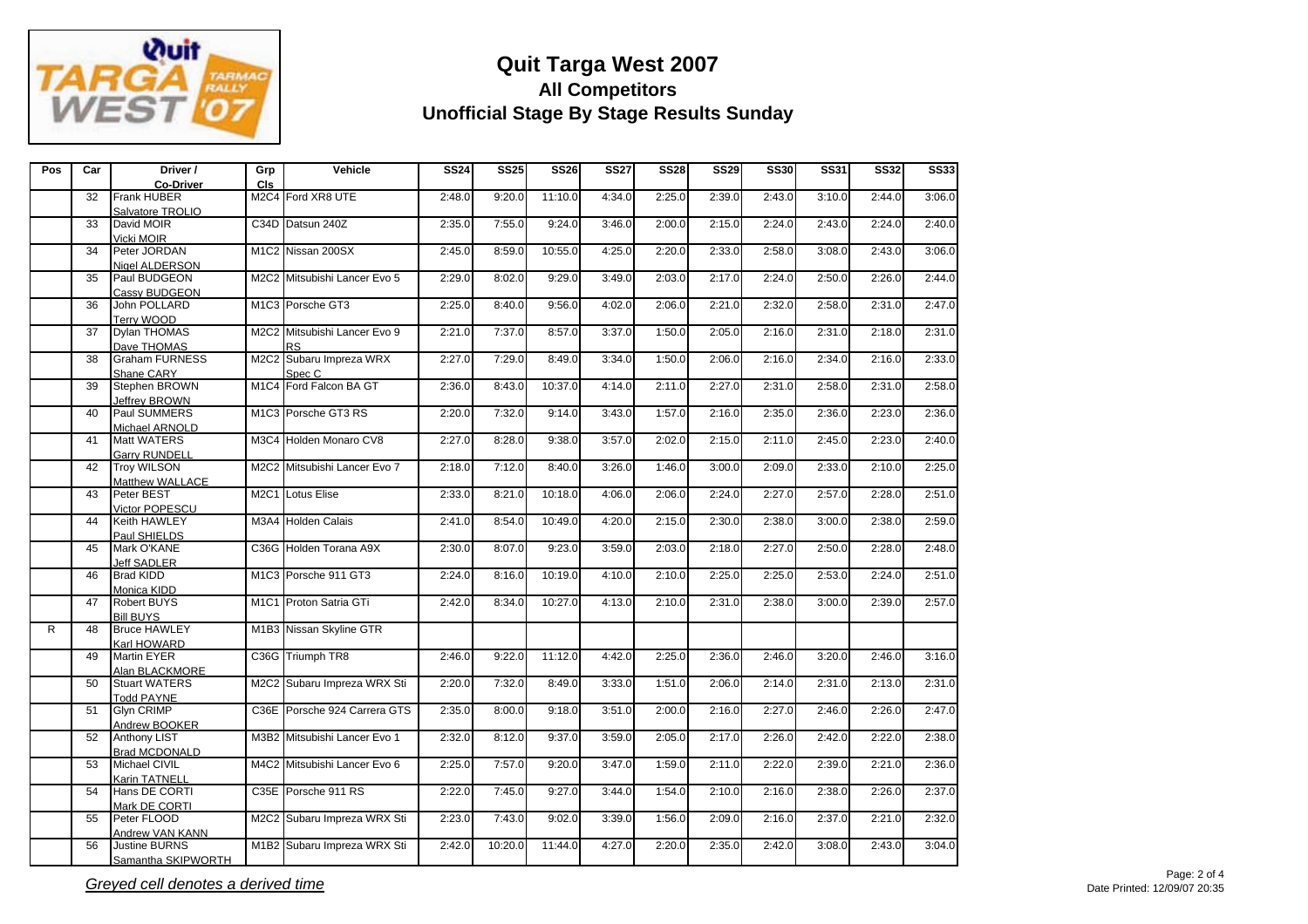

| Pos | Car             | Driver /                                           | Grp        | Vehicle                         | <b>SS24</b> | <b>SS25</b> | <b>SS26</b> | <b>SS27</b> | <b>SS28</b> | <b>SS29</b> | <b>SS30</b> | <b>SS31</b> | <b>SS32</b> | <b>SS33</b> |
|-----|-----------------|----------------------------------------------------|------------|---------------------------------|-------------|-------------|-------------|-------------|-------------|-------------|-------------|-------------|-------------|-------------|
|     |                 | <b>Co-Driver</b>                                   | <b>CIs</b> |                                 |             |             |             |             |             |             |             |             |             |             |
|     | 57              | Adrian DI LALLO                                    |            | M2B2 Mazda RX7                  | 2:33.0      | 8:17.0      | 9:40.0      | 3:54.0      | 2:01.0      | 2:21.0      | 2:30.0      | 2:48.0      | 2:32.0      | 2:47.0      |
|     |                 | Simon DI LALLO                                     |            |                                 |             |             |             |             |             |             |             |             |             |             |
|     | $\overline{58}$ | <b>Robert DARRINGTON</b>                           |            | M2C2 BMW M3                     | 2:31.0      | 8:26.0      | 10:22.0     | 4:04.0      | 2:07.0      | 2:25.0      | 2:34.0      | 2:55.0      | 2:30.0      | 2:53.0      |
|     |                 | David ABETZ                                        |            |                                 |             |             |             |             |             |             |             |             |             |             |
|     | 59              | <b>Ross DUNKERTON</b>                              |            | M2C2 Mitsubishi Lancer Evo 9    | 2:16.0      | 7:10.0      | 8:26.0      | 3:23.0      | 1:46.0      | 1:59.0      | 2:08.0      | 2:27.0      | 2:10.0      | 2:26.0      |
|     |                 | Linda LONG                                         |            |                                 |             |             |             |             |             |             |             |             |             |             |
|     | 61              | <b>Bob CHAPLIN</b>                                 |            | M2C1 Lotus Elise                | 2:24.0      | 9:22.0      | 11:03.0     | 4:42.0      | 1:57.0      | 2:09.0      | 2:18.0      | 2:43.0      | 2:16.0      | 2:37.0      |
|     |                 | Ash PRICE                                          |            |                                 |             |             |             |             |             |             |             |             |             |             |
|     | 62              | Mik HEALEY                                         |            | C35B Ford Escort MK1            | 2:40.0      | 8:15.0      | 9:42.0      | 3:54.0      | 2:06.0      | 2:21.0      | 2:29.0      | 2:46.0      | 2:29.0      | 2:42.0      |
|     |                 | <b>Dennis DUNLOP</b>                               |            |                                 |             |             |             |             |             |             |             |             |             |             |
|     | 63              | <b>Tony LONGHURST</b>                              |            | M1C1 Skelta G-Force             | 2:14.0      | 7:04.0      | 8:32.0      | 3:23.0      | 1:43.0      | 1:59.0      | 2:09.0      | 2:24.0      | 2:09.0      | 2:24.0      |
|     |                 | Jahmeil TAYLOR                                     |            |                                 |             |             |             |             |             |             |             |             |             |             |
|     | 64              | Rob HERRIDGE                                       |            | M2B2 Subaru Impreza WRX         | 2:18.0      | 7:29.0      | 8:38.0      | 3:35.0      | 1:51.0      | 2:01.0      | 2:13.0      | 2:32.0      | 2:13.0      | 2:30.0      |
|     |                 | Anthony CHUDLEIGH                                  |            |                                 |             |             |             |             |             |             |             |             |             |             |
|     | 66              | <b>Shane ATTWELL</b>                               |            | C35E Porsche 911 RS             | 2:28.0      | 7:56.0      | 9:28.0      | 3:53.0      | 1:58.0      | 2:11.0      | 2:20.0      | 2:42.0      | 2:22.0      | 2:41.0      |
|     |                 | Mike JOSS                                          |            |                                 |             |             |             |             |             |             |             |             |             |             |
|     | 67              | Matthew HESKIN                                     |            | M2C2 Mitsubishi Lancer Evo 9    | 2:12.0      | 7:16.0      | 8:52.0      | 3:28.0      | 1:45.0      | 1:59.0      | 2:13.0      | 2:31.0      | 2:11.0      | 2:31.0      |
|     |                 | Natasha DENIESE                                    |            | <b>RS</b>                       |             |             |             |             |             |             |             |             |             |             |
|     | 68              | Darren WINDUS                                      |            | M1C2 Ford Focus XR5             | 2:30.0      | 7:47.0      | 9:04.0      | 3:45.0      | 1:56.0      | 2:11.0      | 2:21.0      | 2:39.0      | 2:21.0      | 2:38.0      |
|     |                 | Jon MORTIMER                                       |            |                                 |             |             |             |             |             |             |             |             |             |             |
|     | 69              | <b>Todd ZANI</b>                                   |            | M3C4 Holden HSV Maloo Ute       | 2:31.0      | 7:55.0      | 9:20.0      | 3:48.0      | 1:59.0      | 2:16.0      | 2:24.0      | 2:48.0      | 2:24.0      | 2:41.0      |
|     |                 | Michael KENNEDY                                    |            |                                 |             |             |             |             |             |             |             |             |             |             |
| R   | 70              | <b>Kevin WEEKS</b>                                 |            | C35E Porsche 911 RS             |             |             |             |             |             |             |             |             |             |             |
|     |                 | Rebecca CRUNKHORN                                  |            |                                 |             |             |             |             |             |             |             |             |             |             |
|     | 71              | George BRADBURY                                    |            | M1C3 Porsche 996 GT3            | 2:30.0      | 8:26.0      | 10:57.0     | 4:08.0      | 2:07.0      | 2:23.0      | 2:38.0      | 3:02.0      | 2:40.0      | 3:00.0      |
|     |                 | Kim SCREAIGH                                       |            |                                 |             |             |             |             |             |             |             |             |             |             |
|     | 72              | Ivan THOMPSON                                      |            | M2C2 Subaru Impreza WRX         | 2:19.0      | 7:20.0      | 8:39.0      | 3:30.0      | 1:52.0      | 2:05.0      | 2:13.0      | 2:29.0      | 2:11.0      | 2:38.0      |
|     |                 | Craia WHITELEY                                     |            | Spec <sub>C</sub>               |             |             |             |             |             |             |             |             |             |             |
|     | 73              | Steven JONES                                       |            | M2C2 Mitsubishi Lancer Evo 8    | 2:17.0      | 7:08.0      | 8:26.0      | 3:22.0      | 1:44.0      | 1:57.0      | 2:06.0      | 2:22.0      | 2:06.0      | 2:19.0      |
|     |                 | Ruari SOUTAR-DAWSON                                |            |                                 |             |             |             |             |             |             |             |             |             |             |
|     |                 |                                                    |            |                                 |             |             |             |             |             |             |             |             |             |             |
|     | 75              | Phil STEEL                                         |            | M3B2 Subaru Impreza WRX         | 2:31.0      | 8:16.0      | 9:33.0      | 3:57.0      | 2:05.0      | 2:21.0      | 2:26.0      | 2:50.0      | 2:32.0      | 2:49.0      |
|     |                 | Mark SFORCINA                                      |            |                                 |             |             |             |             |             |             |             |             |             |             |
|     | 76              | Simon LINGFORD                                     |            | M2C2 Mitsubishi Lancer Evo 9    | 2:30.0      | 7:49.0      | 9:14.0      | 3:43.0      | 2:00.0      | 2:13.0      | 2:21.0      | 2:40.0      | 2:21.0      | 4:20.0      |
|     |                 | Susannah LINGFORD                                  |            |                                 |             |             |             |             |             |             |             |             |             |             |
|     | 78              | Jon-Paul VAN LOENHOUT M1C2 Mitsubishi Lancer Evo 9 |            |                                 | 2:20.0      | 7:38.0      | 9:01.0      | 3:42.0      | 1:53.0      | 2:09.0      | 2:20.0      | 2:39.0      | 2:20.0      | 2:35.0      |
|     |                 | <b>Kris CONSTANTINIDES</b>                         |            |                                 |             |             |             |             |             |             |             |             |             |             |
|     |                 |                                                    |            |                                 |             |             |             |             |             |             |             |             |             |             |
|     | 79              | Paul DAVIES                                        |            | M1C2 Ferrari F355               | 2:45.0      | 8:54.0      | 10:33.0     | 4:17.0      | 2:10.0      | 2:26.0      | 2:37.0      | 2:57.0      | 2:32.0      | 2:51.0      |
|     |                 | David HENDERSON                                    |            |                                 |             |             |             |             |             |             |             |             |             |             |
|     | 80              | Michael MOYLAN                                     |            | C35H Ford XC Coupe              | 2:42.0      | 8:35.0      | 9:49.0      | 4:05.0      | 2:06.0      | 2:20.0      | 2:42.0      | 2:55.0      | 2:35.0      | 2:55.0      |
|     |                 | Kimberley CHANCE                                   |            |                                 |             |             |             |             |             |             |             |             |             |             |
|     | 83              | Michael MILLER                                     |            | C36G Holden VH SS               | 2:31.0      | 8:15.0      | 9:26.0      | 3:55.0      | 2:10.0      | 2:17.0      | 2:26.0      | 2:44.0      | 2:25.0      | 2:39.0      |
|     |                 | Luke MARSLAND                                      |            | Commodore                       |             |             |             |             |             |             |             |             |             |             |
|     | 85              | lan TOWART                                         |            | M1A2 Lancia Delta HF Intergrale | 2:38.0      | 8:52.0      | 10:12.0     | 4:08.0      | 2:09.0      | 2:27.0      | 2:34.0      | 3:02.0      | 2:35.0      | 2:54.0      |
|     |                 | Simon MUDD                                         |            |                                 |             |             |             |             |             |             |             |             |             |             |
| R   | 90              | <b>Tony QUINN</b>                                  |            | M1C4 Porsche 997 Turbo          |             |             |             |             |             |             |             |             |             |             |
|     |                 | Laurie PITT                                        |            |                                 |             |             |             |             |             |             |             |             |             |             |
|     | 93              | Davyd HOOPER                                       |            | M3C1 Honda Integra Type S       | 2:36.0      | 8:29.0      | 10:33.0     | 4:11.0      | 2:11.0      | 2:23.0      | 2:33.0      | 2:59.0      | 2:33.0      | 2:53.0      |
|     |                 | Angela DAVEY                                       |            |                                 |             |             |             |             |             |             |             |             |             |             |
|     |                 |                                                    |            |                                 |             |             |             |             |             |             |             |             |             |             |